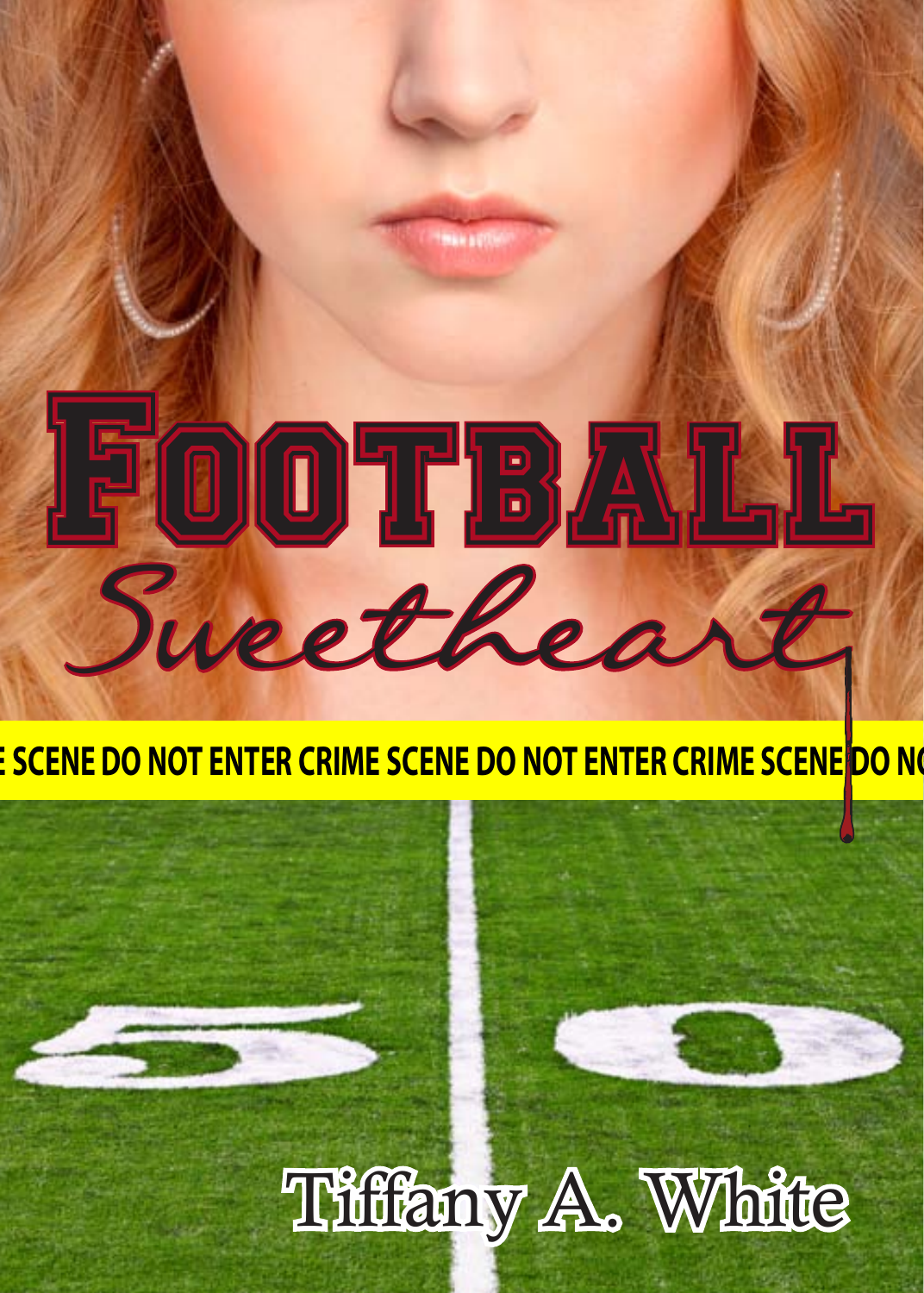#### **Football Sweetheart**

A Novel By: Tiffany A. White

Published By: Tiffany A. White

Cover Art By: Tanya Clark

Football Sweetheart Copyright © 2012 Tiffany A. White

All rights reserved.

Without limiting the rights under copyright reserved above, no part of this publication may be reproduced, stored in, or introduced into a retrieval system, or transmitted, in any form, or by means (electronic, mechanical, photocopying, recording, or otherwise) without prior written permission of both the copyright owner and the above publisher of this book.

Warning: The unauthorized reproduction or distribution of this copyrighted work is illegal. Criminal copyright infringement, including infringement without monetary gain, is investigated by the FBI and is punishable by up to five years in federal prison and a fine of \$250,000.

This is a work of fiction. Names, characters, and other incidents are the product of the author's imagination, and any similarity to or identification with the name, character, or history of any person, product or entity is entirely coincidental and unintentional. The author acknowledges the trademarked status and trademark owners of various products referenced in this work of fiction, which have been used without permission. The publication/use of these trademarks is not authorized, associated with, or sponsored by the trademark owners.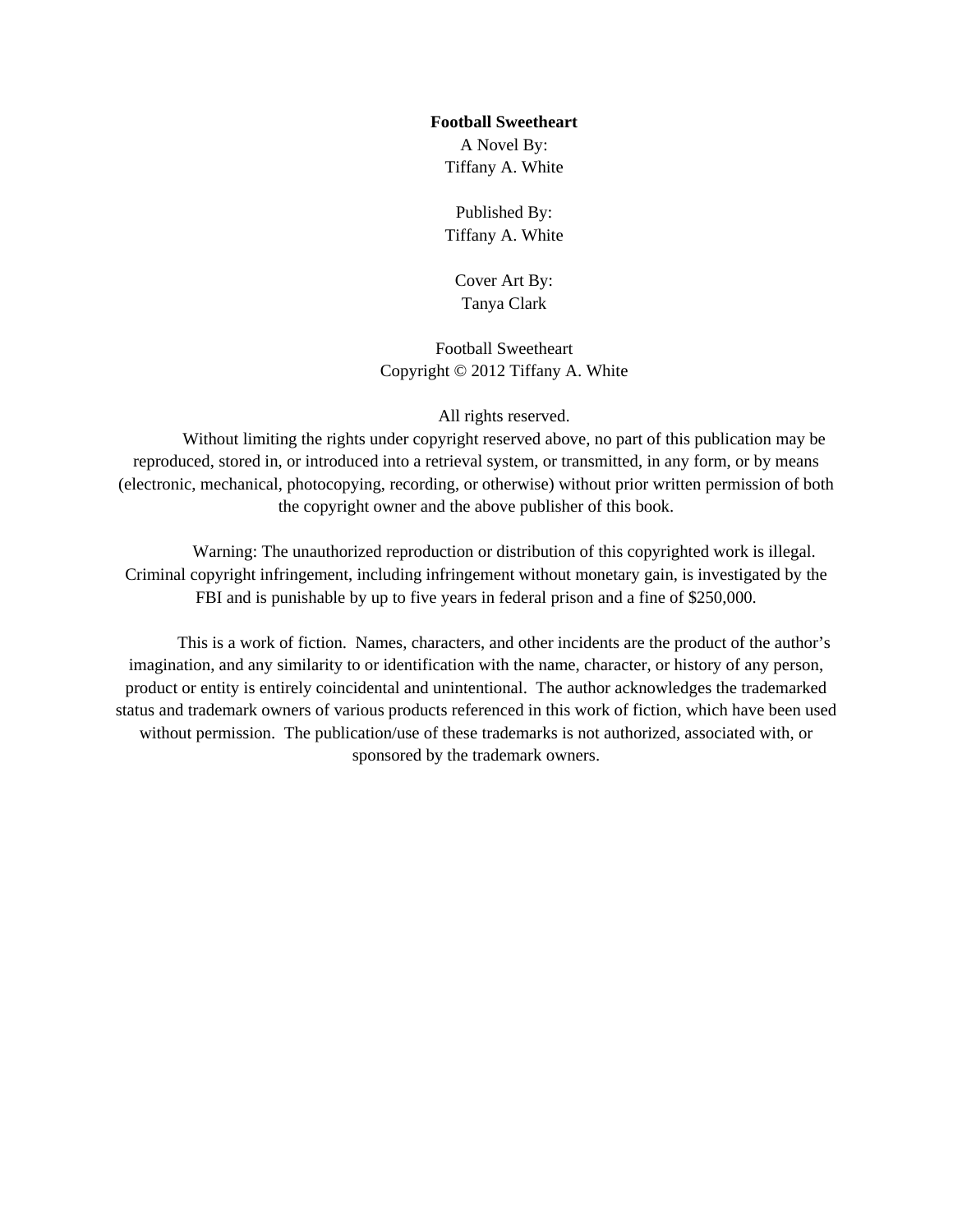#### Acknowledgements

I have had this story circling in my head since college. It wasn't until early 2010, that my hopes and dreams of one day becoming a full-time writer came to fruition. Of course, none of this would have been possible without the love of my life, Erin Osborn. For those that enjoy my blog, he's the "my guy" I'm always talking about. With his support, I sat down and created *Football Sweetheart*.

For that, I dedicate "my baby" to my guy… XOXO

I'd also like to thank my parents. Mom and Dad, you've instilled in me the power to know that anything is within arm's reach. It's because of this unconditional love and support that I found the willpower to dig deep and keep going, even when the going got very tough. I love you.

In addition to my family (Mike, Shannon, Chase, Garrett, Spencer, Carlene, Joel, Loren, Lindsey, Cail, Teagan, Ellen, Bruce, Dave, Gretch, Ann, Blackie, Debbie, Terry, Zach, Austin, Brad, Ester, Allison, Rob, Kylie, and Kaycee) and friends (Mandy, Brandy, Phyllis, Jenn, and Latisha), there are a few others I'd like to thank: Amber West, Angela Wallace, Catie Rhodes, Connie Mendez, Ellie Soderstrom, Jen Kirchner, Jillian Dodd, Julie Glover, Kristen Lamb, Liz Schulte, Sarah Gondi, and Tanya Clark.

I couldn't have done this without you!

It's been a long process, but after two years of writing, editing, revising, and editing again, my mystery is available for everyone to read. When I started, never did I once think my characters would have even *more* to say, but they do—this once single Young Adult novel is now the first of a series in the works.

I hope you enjoy!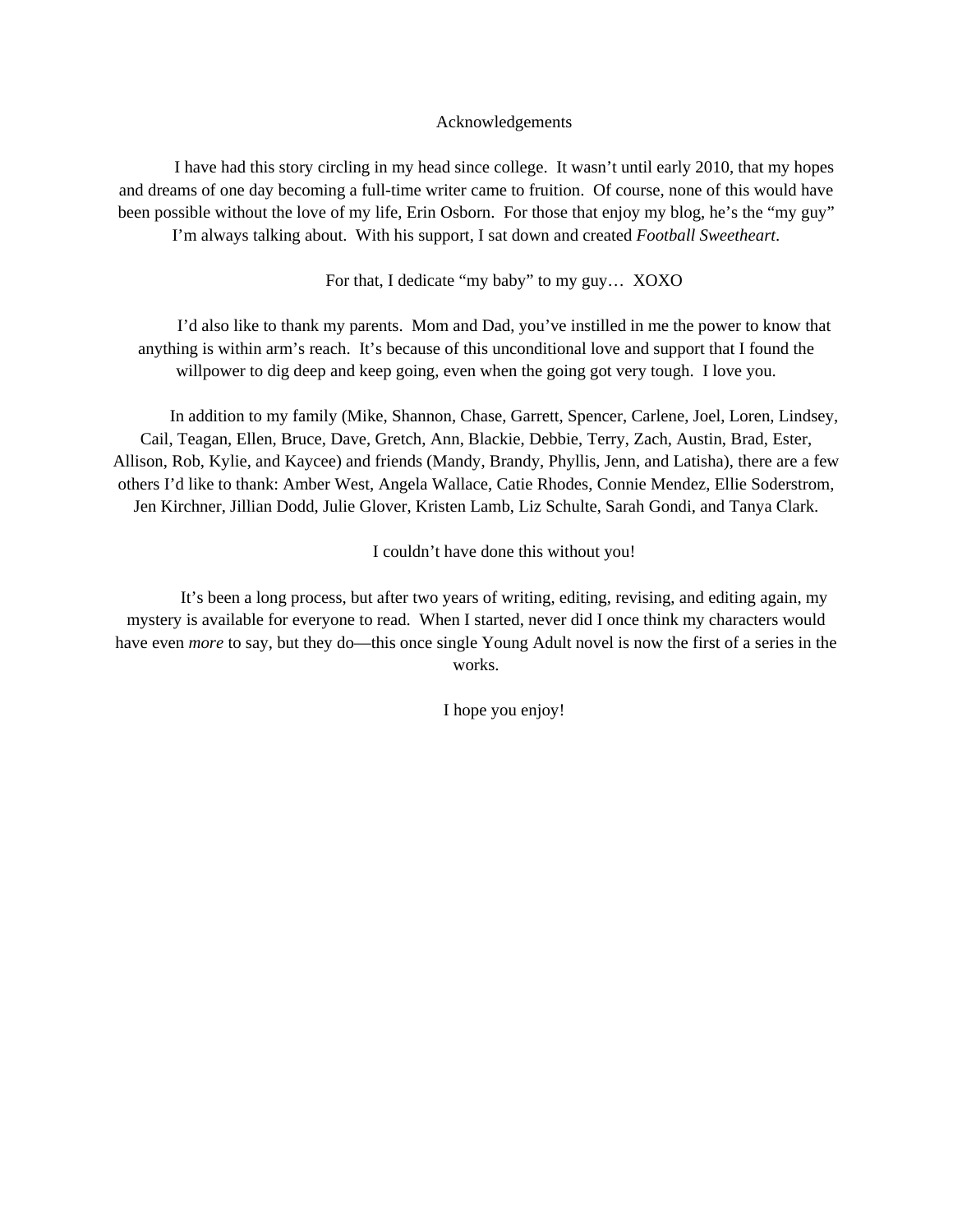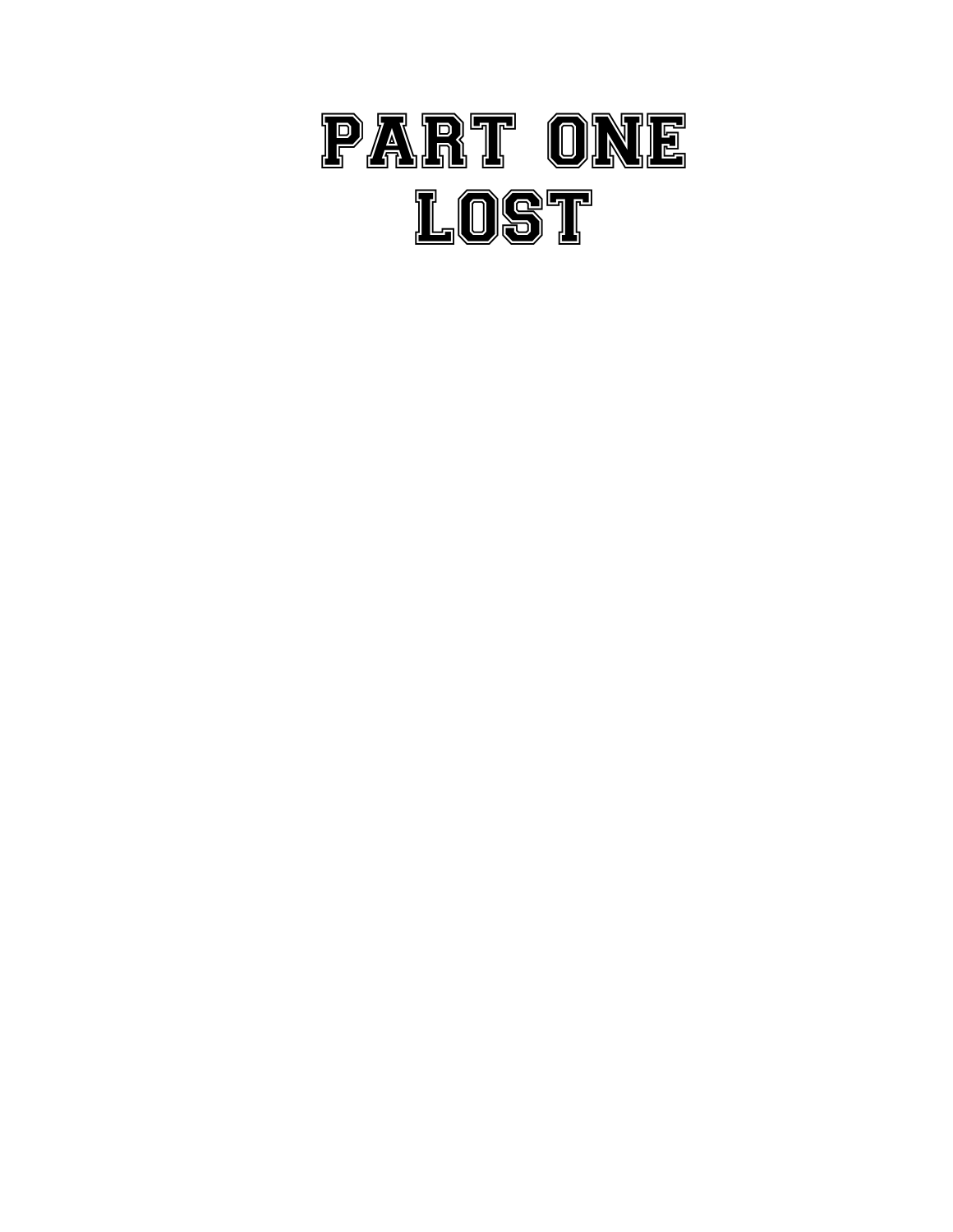## CHAPTER 1

High school football is *life* in West Texas. Little boys and girls dream of their futures, fantasizing about their high school careers as all-star quarterbacks and head cheerleaders. Families move to different parts of town to ensure their sons will play in the dominant program and their daughters will cheer for the top team. Families fight and deceive to ensure their sons experience this once in a lifetime opportunity of playing football at one of the most prestigious schools in Texas High School football history. Parents also watch their daughters tumble their way through childhood hoping to see their little girls stand on the sidelines and cheer every Friday night in the fall. Regardless of whether or not a household has a child participating in these programs as players, trainers, cheerleaders, band members, or drill team dancers, everyone supports the team. The community practically presents these students with the key to the city. These accommodations generate an entitled atmosphere with these teenagers. Some would even say the football players and those associated with them get away with murder.

\*\*\*

"So, what did you think?" Aimee glanced up from her college essay to see a perplexed expression on her best friend's face. "Ella? Why do you look constipated?"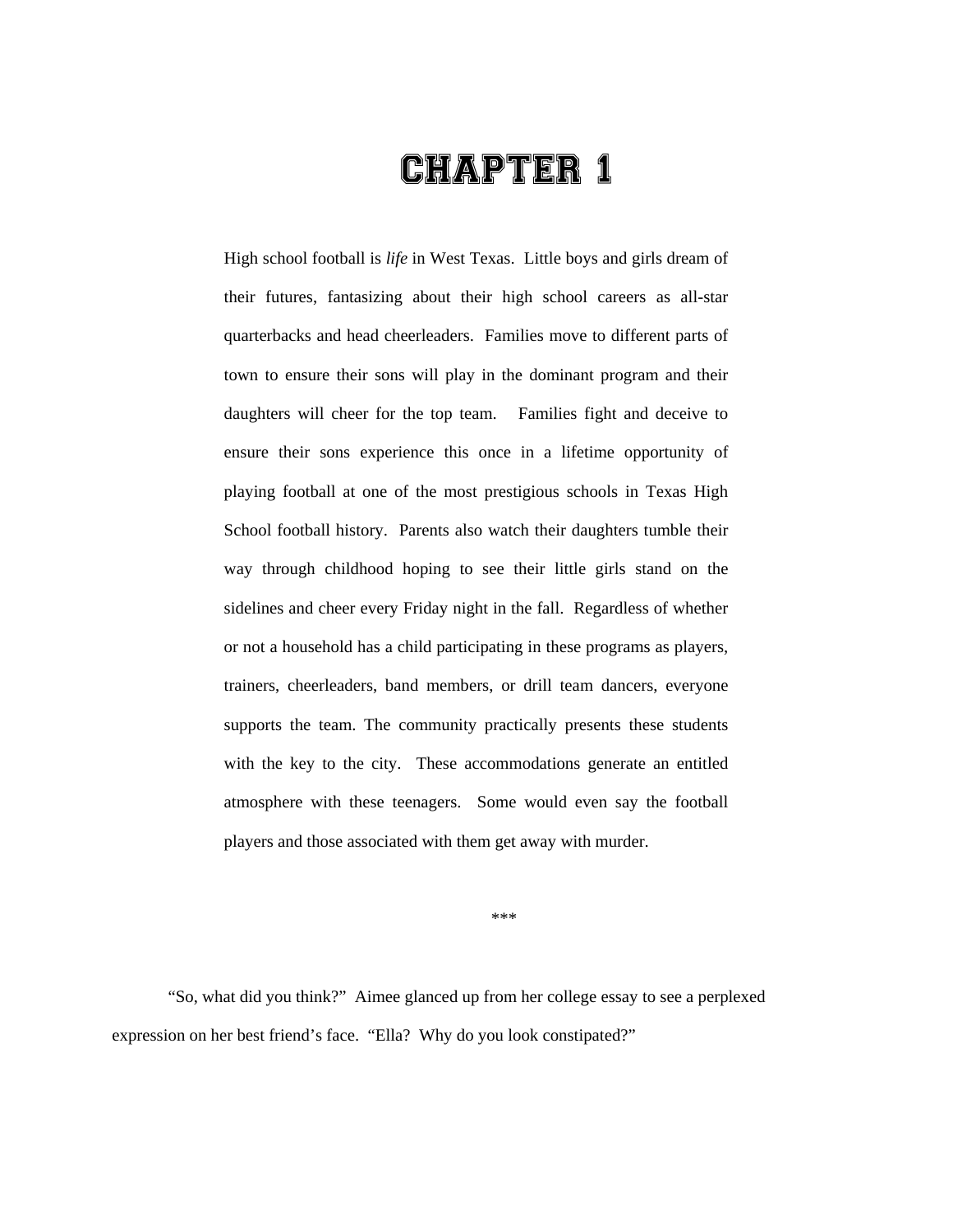"Not a bad start for a college essay." Ella quickly changed the subject. "I don't look constipated, do I?"

Laughter echoed throughout Aimee's bedroom.

"You know, we're not any different from the children in your essay. We were born and raised in Midland, and now we're members of the football program too."

"And your point?"

"You make us sound so…," Ella rolled her blue eyes up toward her brow like she always did when she carefully studied her words, "…pathetic." Ella ran her fingers through her brown, wavy hair.

"Hey, you said it, not me."

The sting of a cotton whip slashed across Ella's arm. "OUCH! Aimee…" Aimee had sparked up another of their famous pillow fights.

"Have you picked up your training gear from Doc yet?" Aimee managed to sneak a hard slap of the pillow smack-dab into Ella's face when she wasn't looking.

 "No, not yet." Ella rubbed her cheeks trying to regain feeling from the last hit. "Good one," she laughed.

"Luckily for you, I'm the best friend ever!" Aimee tossed the pillow across the room and jumped off the bed. She flung open her closet door and disappeared inside. She started tossing maroon and gray shirts out onto the bed. "I picked up your stash too."

Aimee Freeman and Ella Harrison met in junior high playing basketball and had been inseparable since. They joined the Student Athletic Program in the tenth grade at Lee High where they worked day in and day out with the football players and coaches. Throughout their sophomore and junior years, Aimee's and Ella's diligence and perseverance gained the respect of the fellow trainers, as well as the coaches and players. Uncommon to the previous classes of student trainers, the two girls would share the role of "head trainer" this year. The kick-off of the school's football two-a-day sessions in a couple of days marked the end of the girl's summer and the beginning of their senior year.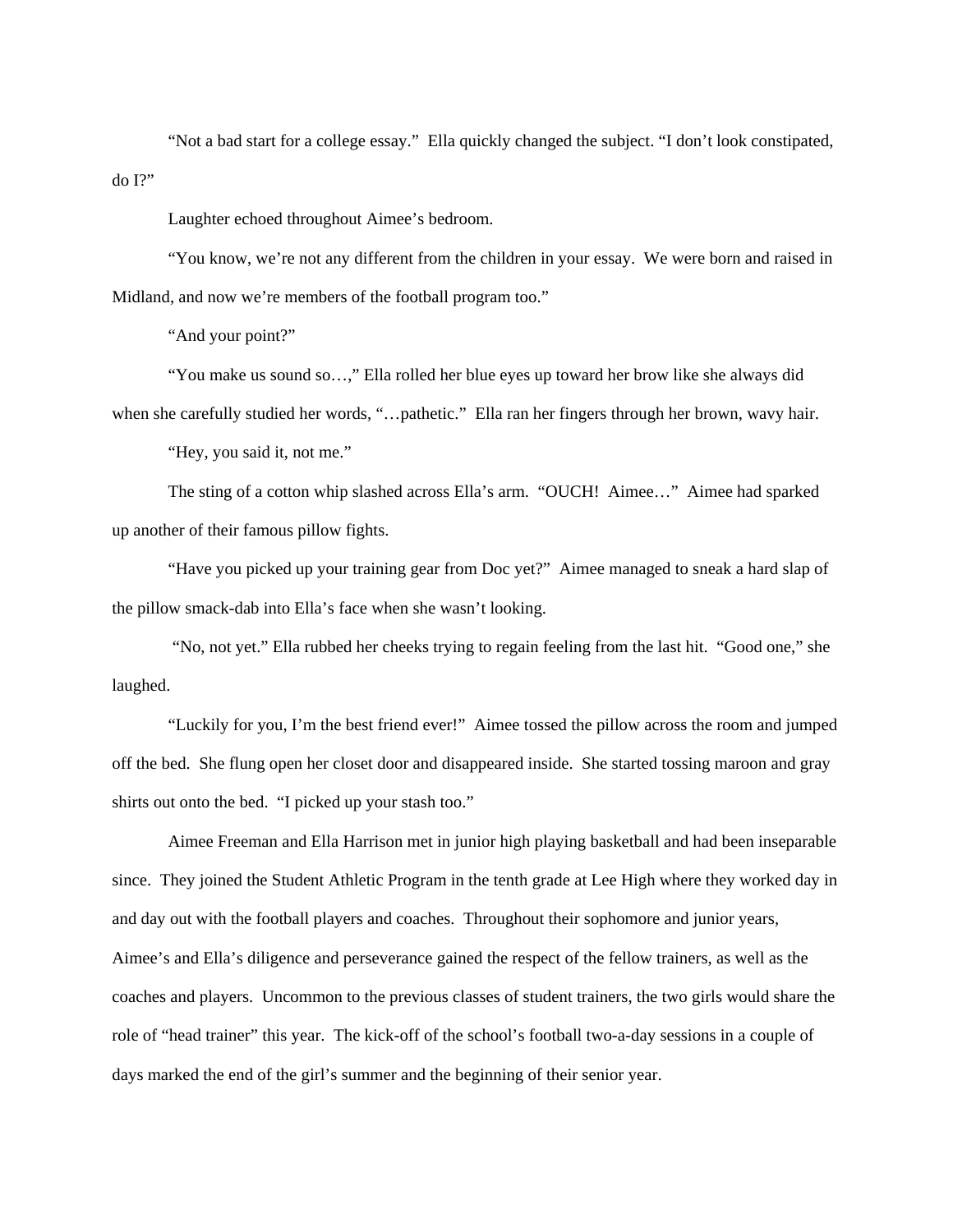"I'm so excited for our senior year!" Ella picked up one of the shirts and held it up against her chest. "What time are the others coming over?"

"I told Pressley to get here around six. That should give us time to do a quick cleaning downstairs. I'm pretty sure Carly and Sarah are riding with her so there won't be too many cars outside. We don't want the cops thinking I'm throwing party!"

Ella glanced down at her watch. "It's 5:00 P.M. now. We better get to it." She rolled off the bed toward the door. "Last one down stairs has to do all the work!" And with that, Ella was gone.

Briefly blinded from the shine of Ella's new silver watch, which stood out against her olive complexion, Aimee was already ten steps behind her friend. She raced after Ella screaming, "Cheater," but she was too late. Ella won.

Out of breath, Aimee still managed to muster up enough strength to push Ella down onto the sofa. "Why am I not surprised you're going to use some lame race as an excuse not to help me?"

"You know me better than anyone else." Ella grinned from ear to ear. She picked up a magazine off the coffee table and flipped through the pages, backwards.

"Where did you get that watch?"

"Oh, um, it was a gift." Ella continued flipping the pages; only now Aimee could tell she was nervous.

"A gift from?" She sat down next to her best friend and pulled the magazine out of her hands.

"From Eric, who else?" Ella ripped the magazine back from Aimee. "Rude much?"

Ella and Aimee were as different as night and day when it came to their involvement in relationships. Ella had become a habitual dater since ending her three year relationship with Bobby Blakemore, the quarterback for the Rebels. She had dated so many different guys during the summer; even her best friend didn't know them all. Ella appeared to have settled down over the past month, having dated the same guy for almost four weeks, but still Aimee wasn't quite sure if this boy was the ideal boyfriend for her best friend.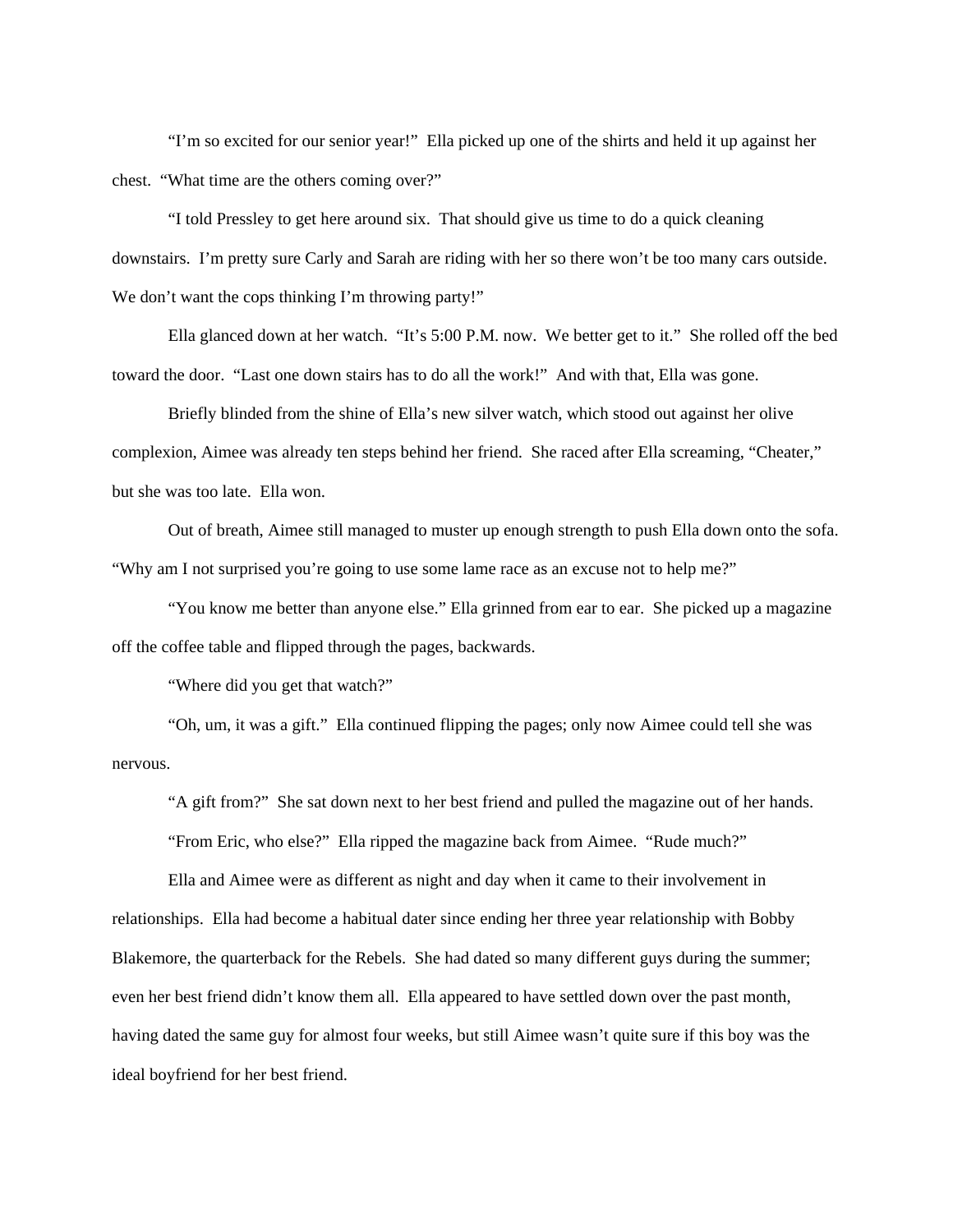"So Eric spoils you, huh? Must be nice. I've never had a guy cater to me in that way. Oh yeah—not in any way!" Aimee was quite critical of herself, never having had a boyfriend, yet she didn't fret about it. Her life seemed so much less complicated than Ella's, and consequently happier.

"This next week should be interesting. You really haven't seen Bobby since the breakup?" "Seen? No. Talked to? Unfortunately."

"Wait, you guys have talked? Since when?"

"Since he started calling last week. He seems to think since football is starting I'll take him back."

 "Oh, that's classic. How fun… you'll be stuck with him at practice for eight hours a day the next seven days. Brutal!" Aimee reveled at the idea that the only involvement she would have within the exrelationship drama was listening to Ella and Bobby take jabs at one another.

"Bobby's trouble. I can remember back when he was a nice, sweet boy. Then, he made quarterback of the high and mighty Rebel Football Team." A sharp prick pierced Aimee as she picked up her father's letter opener from beside his chair. She looked up to see Ella staring aimlessly, lost in thought. "Are you going to help? This end-of-summer slumber party was your idea too!"

Ella jolted back to reality. "Yeah, but it's at your house. I don't want to knock something over, and break it….or misplace anything of value. I mean, the stuff on your dad's mantle is worth more than either of our lives."

Not unlike other Midlanders, the Freeman family loved football. Most families decorate their mantles with family photos, meaningful knickknacks, and faith based memorabilia; but not the Freeman family. The Freeman family mantle showcased local and professional sports with an authentic Rebel Football helmet and autographed baseballs from the early New York Yankees. Centered between all of the sport's world relics, was the Freeman's most prized possessions, besides their children of course: an autographed football from the State Finalist 1983 Rebel Football team.

"You're worthless!" Aimee tossed a dust rag into Ella's lap.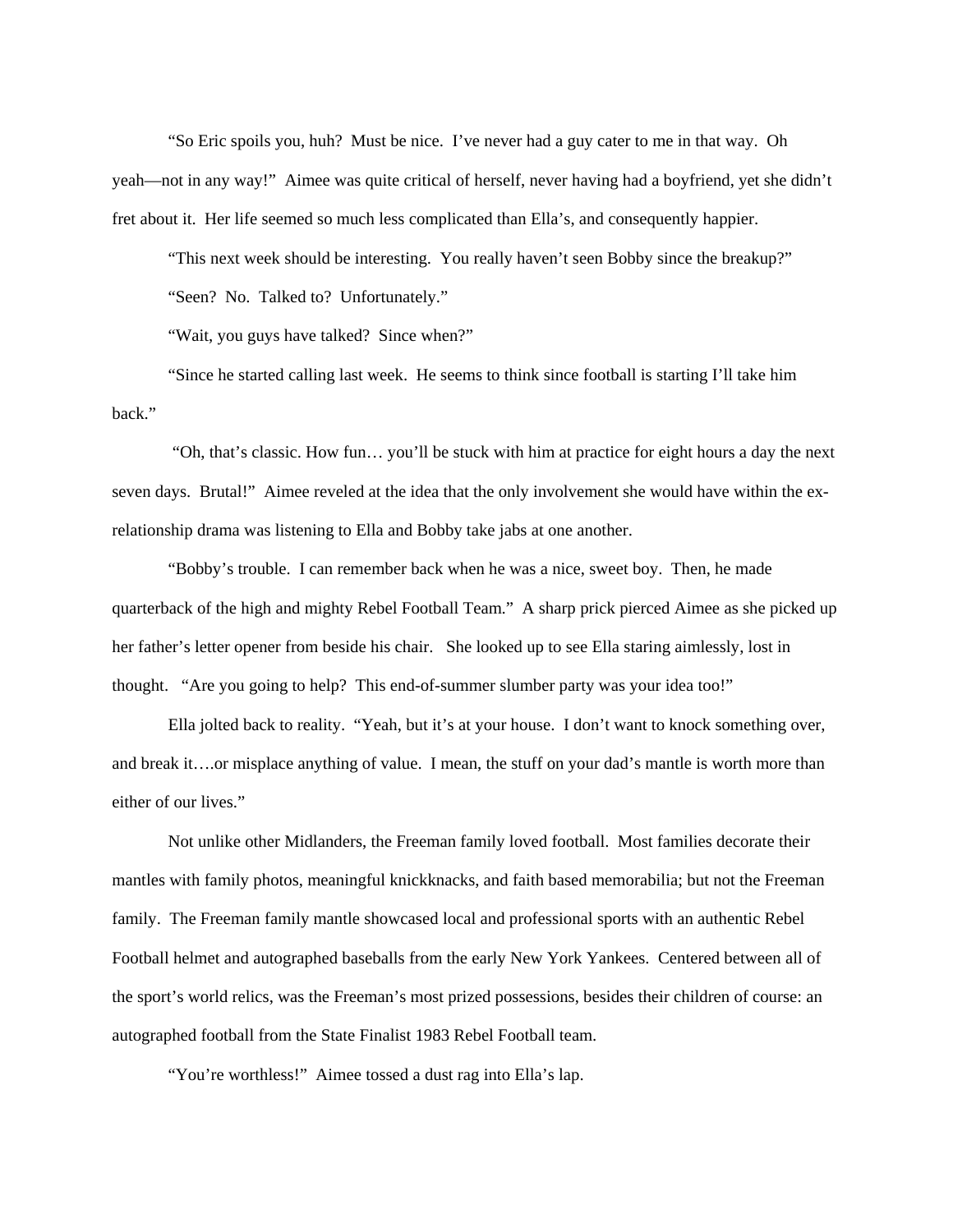"I love you too."

"We have all weekend to find anything of my parent's you happen to misplace, so get to cleaning!" The Freemans trusted Aimee and all of her friends; they agreed to let Aimee host the girls' slumber party while the couple grabbed one more getaway before school started.

Aimee pulled her long strawberry blonde hair into a bun and started vacuuming. Not many girls had the luxury of being able to tie their hair into a knot the way Aimee could. Ella still hadn't jumped up to help when the front door flew open.

Pressley Jones rushed into the living room. "I bring party favors," she exclaimed as she waved a bag of rice-crispy treats in her hand. Pressley's long streaky blonde hair swung from side to side as she walked. She was the epitome of all teenage girls: smart, ambitious, driven, pure, and most recently elected a beauty pageant queen.

"I know I do!" Carly Holden hollered from behind Pressley, carrying both her and her friend's overnight bag. She was equally as beautiful, tall and blonde with locks of curls resembling Shirley Temple.

"You can't eat these; you may lose your perfect body." Pressley jammed her mouth full of the cereal treats and smiled at Carly to ensure they knew she was joking.

Carly grunted. "Whatever! You're just jealous." Carly had previously danced on the school drill team and Aimee believed she had the best legs of any girl in the senior class. Carly was one of the most well balanced girls Aimee had the honor of knowing. They connected during their time serving as class officers, another honor they looked forward to their senior year. Aimee could talk to Carly about certain things she couldn't talk to Ella about, mostly Ella.

Aimee was about to close the door when she spotted Sarah's butt sticking out of the passenger car door. "Last but certainly not least," she laughed.

Sarah turned and flashed her friend a crooked smile. "I heard that!" Sarah Faulk had an exotic appeal that stood out in all crowds with her brown hair and eyes. She loved the girls, but Sarah spent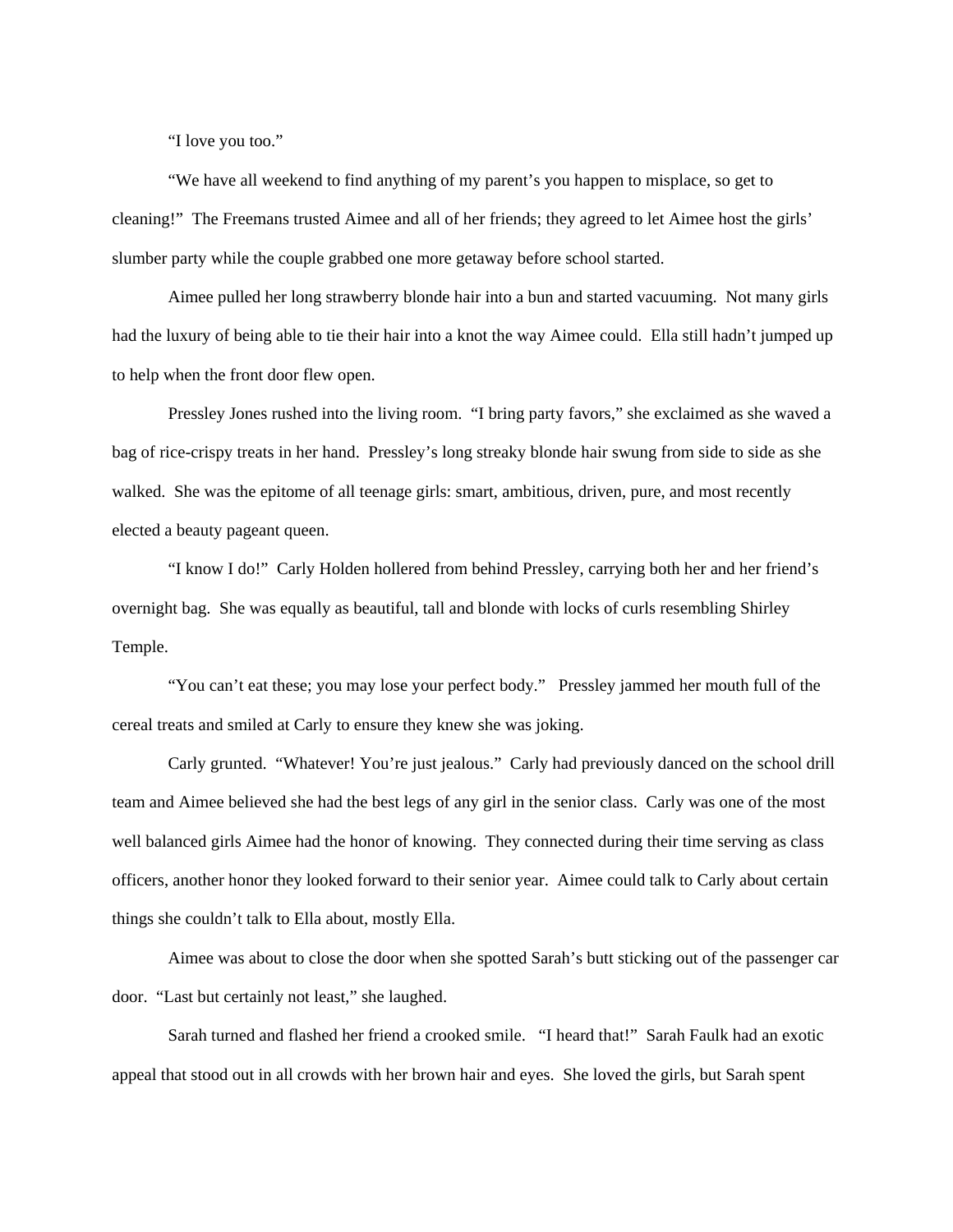most of her time with her college boyfriend. Since he was away at school now, Sarah was back to participating in the high school world.

"The crew who ruled the school," Sarah mimicked in Rizzo's voice from *Grease* as she joined the rest of the girls inside the house. "Our reign begins now!"

Every single one of the girls let out the popular Texas rally cry, "Yee-Haw!"

Aimee stumbled over her friend's bags, trying to drag them upstairs all at the same time. As the last bag slipped from her hands and tumbled down the carpeted stairs, she paused. "Wait, where's the new girl?"

 "She should be here any second." Carly plopped down on the couch next to Pressley, who sat with her finger pointed at the front door. The close group of friends also invited a transfer student from the DFW area, who had recently been accepted on the varsity cheer squad after a brief summer tryout.

"Doorbell! Right on schedule," Pressley slurred through a mouthful of rice crispy treats.

Jeanie Roberts stood on the other side of the glass door, wiggling both legs back and forth like a nervous child.

"Come on in," Aimee said as she pushed open the weather door. Behind her, the other girls stood in awe of Jeanie. She too was tall, but her body was leaner and more curvaceous than any of the other teenage girls. Her short blonde hair and piercing blue eyes screamed for attention. Jeanie was a guy magnet.

"The boys in Midland are going to *love you*." A sharp pain raced through Ella's side, courtesy of a quick elbow from Carly.

"Your jealousy is rearing its ugly head, Ella." Carly did her best to whisper her disapproval to Ella, but everyone overheard.

Still gawking at Jeanie, Pressley dropped the rice crispy treat she had picked up to eat.

As Aimee closed the wooden front door, the doorbell chimed again. Confused, Aimee cracked the door and peered outside before smiling. "Pizza!"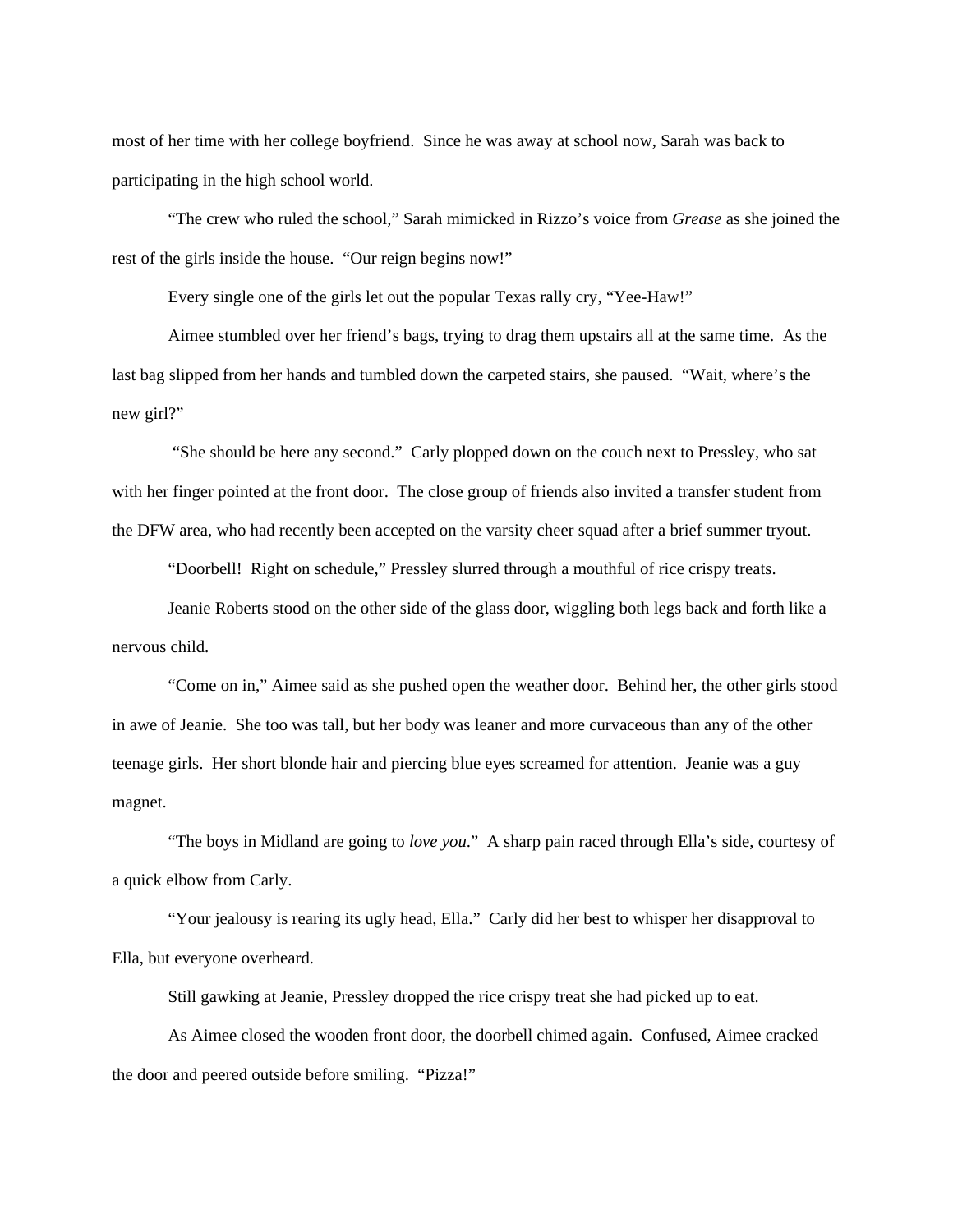After the girls made plates and sat on the living room floor, the friends shared some of their ideas for the upcoming school year with Jeanie.

"We've prepared a list of charities the senior class will assist. First, we'll all volunteer at the Texas-Sized Garage Sale; that'll get us some good community service hours for college too. Then, we'll charge two-dollars to allow the student body to wear their choice of hat on one day, and the Student Council will donate all of the proceeds to St. Jude's Children's Hospital." Aimee stopped talking long enough to take a bite of her pizza, tasting a burst of tomato sauce.

"We'll also ask the school administration to allow the students to wear pajamas one day if they bring two canned, nonperishable food items for the food bank," Pressley added. "That should wrap up the fall semester's charitable events."

"Good, now we can talk about *what really matters*…" Sarah dropped her napkin and threw her arms up into the air. "…Homecoming!"

"It's only the most important weekend of the year to some," Pressley joked, kind of.

"The theme for Homecoming is *Jamaican Me Crazy*. What do you think? Are you in? Do you want to help us organize all of this?" All the girls stared at Jeanie waiting for a response, but all Jeanie could do was make eye contact with each girl, one at a time.

"I may be on information overload, but I'm in!"

"So, do you think we should give our pizza time to digest, or is it hot tub time?"

"Aimee, you're so your mother." Ella wasn't far off base. The older Aimee got, the more she did and things she said reminded her of her mother.

"Okay then, go put on your swimsuits and meet me outside!"

 "Ooo, hang on. I brought my own version of party favors." Ella jumped up from the floor and sprinted up the stairs, skipping two at a time. When she returned, she held a bottle of vodka and a bottle of wine. "Who wants some?"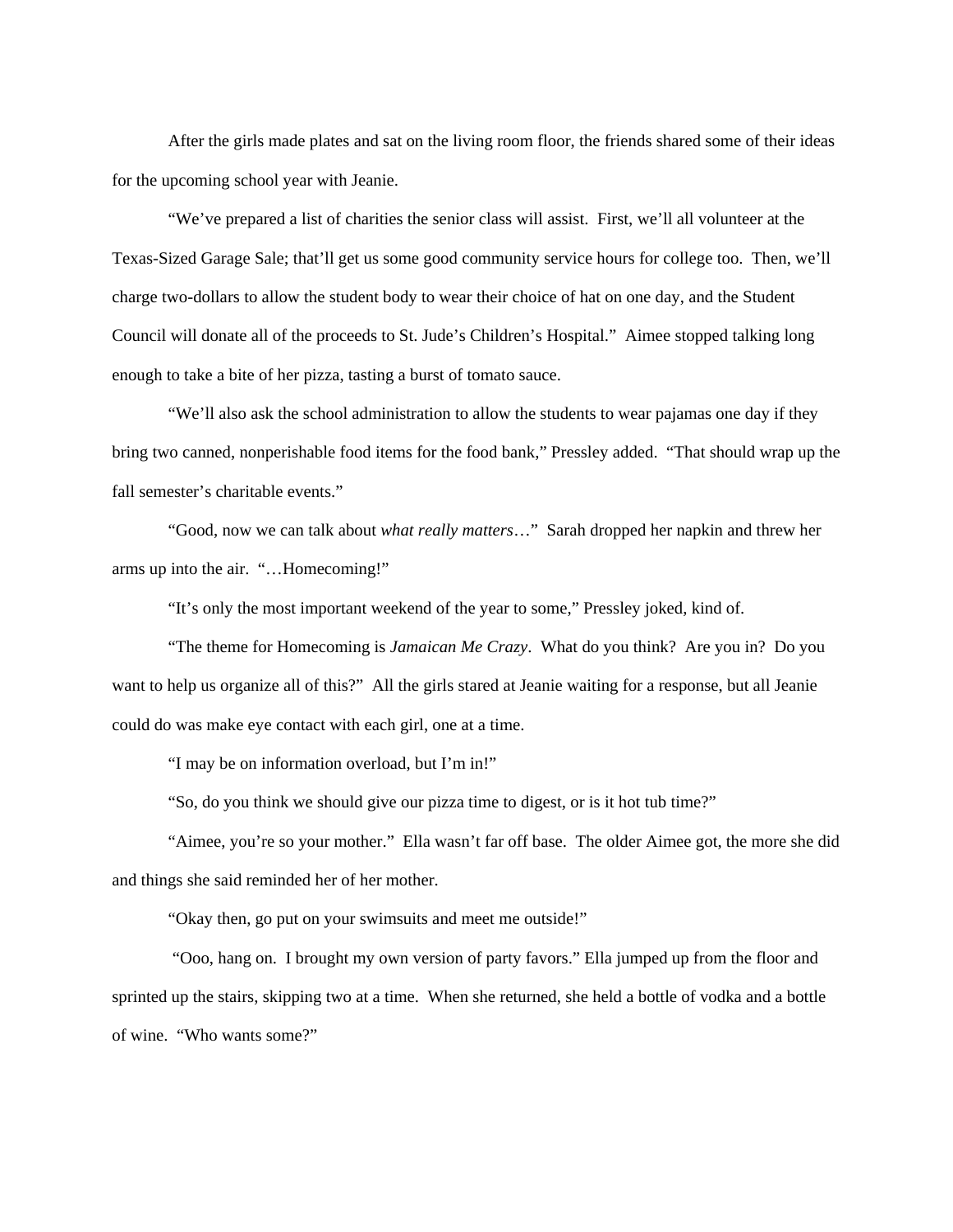"Where did you get that? My parents will kill me if they find out!" Aimee's nerves caused her voice to squeak.

 "Oh, calm down!" Ella began pouring the liquor into small Styrofoam cups, and handed one to each of the girls. "There's more where this came from too, so don't be a prude. Drink up!"

After chugging their shots of vodka, the girls ran to change and then poured out of the back door. One by one they crammed into the six person hot tub. They shared stories with the new girl about all of the guys in their class, including past experiences and future conquests.

As the night sky filled with darkness, Ella reached over the edge of the tub and started digging through her things.

 "What are you looking for?" Pressley asked, agitated Ella was dripping water all over her dry towel.

 "This!" Ella lifted a joint from her jean shorts' pocket. "In honor of movie hour!" She watched surprise and astonishment flash over each of the girls' faces. "We're watching *Dazed and Confused*, right?"

"Ella…" Aimee didn't finish her statement. What exactly had her friend gotten into this summer?

"Oh, you goody-two-shoes! I'll be inside." Ella disappeared back inside the house, leaving her friends behind.

"You guys dry off and give me a few minutes. I'm going to go talk to her." Aimee splashed water into her friend's faces as she pulled herself over the edge of the sauna, trying to lighten the mood.

The kitchen door creaked as Aimee shut it behind her. She slipped on her house shoes and wrapped her towel across her waist.

"Ella?"

She could hear mumbling coming from deeper inside the house, but no direct answer. Slowly, Aimee moseyed through the house until she pinpointed the sound of Ella's voice—it was coming from her bedroom upstairs. *Who is she talking to?*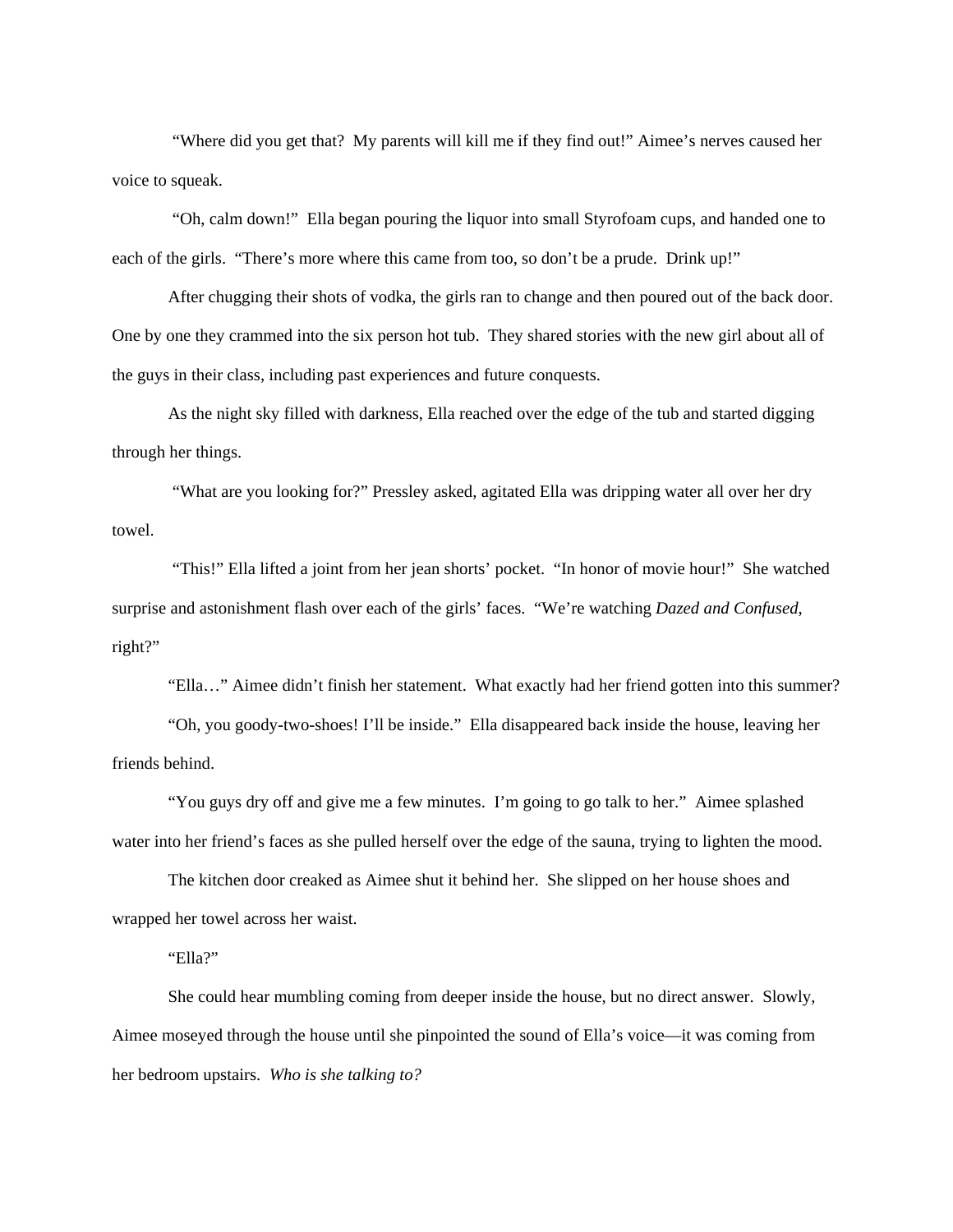Aimee crept up one stair at a time, maneuvering past all of the creaky boards she had so masterfully located in her earlier experiences coming home after curfew.

"I told you it was over and I'm not changing my mind."

Aimee squatted down, halfway up the steps to listen.

"You are being ridiculous! Your threats are hysterical. They mean nothing to me."

Voices emerged from downstairs as the girls came back into the kitchen, so Aimee crawled up to the top step to hear more.

"It's over and I'm not going to change my mind. If you make any kind of scene Monday, I'll ruin you!"

The sound of the receiver banging into the base of the phone startled Aimee, but not before her angry friend had stumbled upon her—eavesdropping on the conversation.

"Who was that, Ella?"

"Don't worry about it."

Still seated on the steps, Aimee grabbed Ella's ankle as she attempted to move past her. "Was it Bobby?"

"Let go!" Ella yanked her leg away from Aimee.

"Ella…" Aimee slapped her hand down on the stair. She loved her best friend, but couldn't understand why Ella had been keeping so many secrets all summer long. But now wasn't the time, not with a houseful of girls—she'd pry it out of Ella one way or another at practice.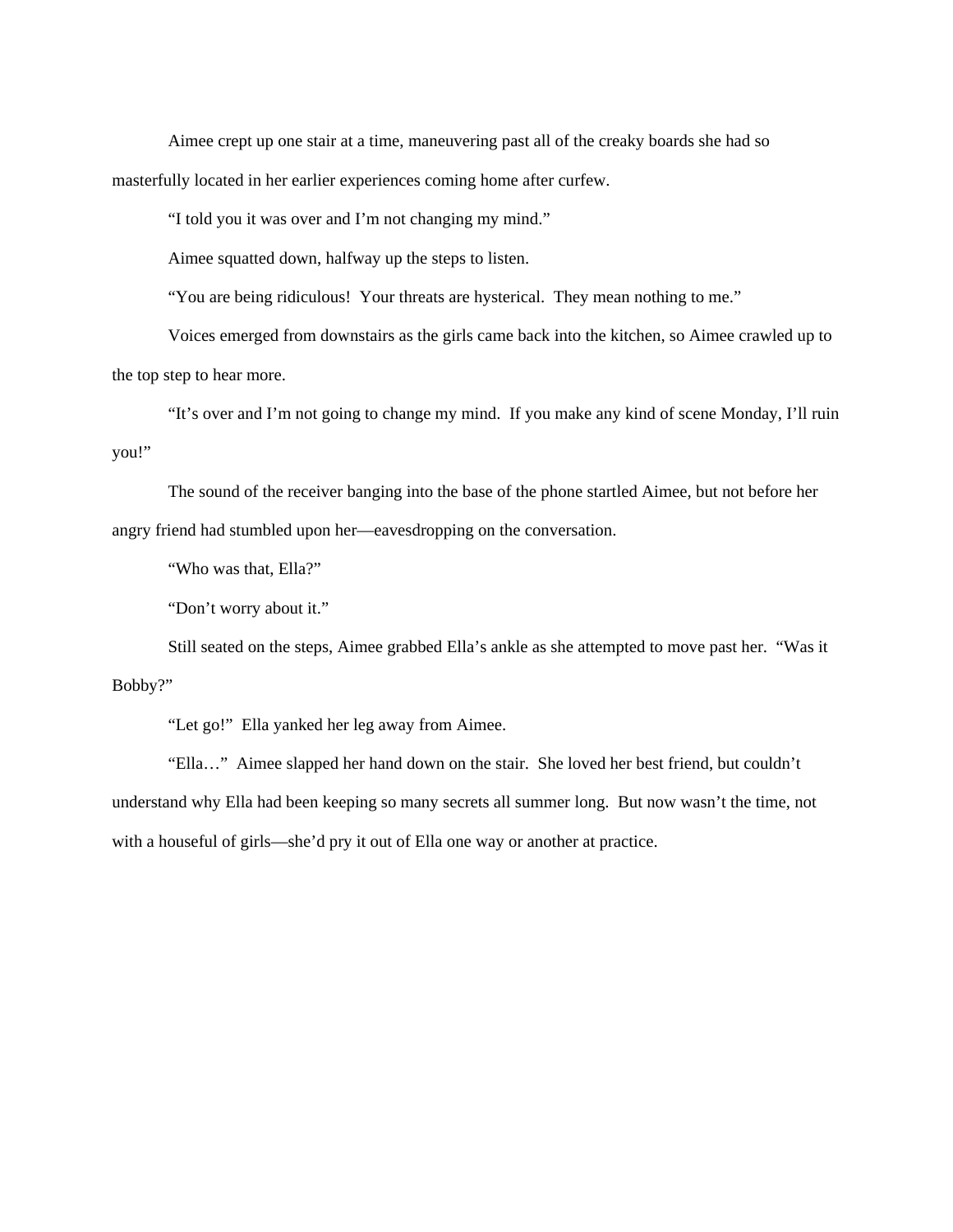## CHAPTER 2

The piercing sound of Aimee's alarm startled her at 7:00 A.M. sharp Monday morning. "Rise and shine my little buttercup!"

"It's too early to be this chipper." Ella buried her head under the pillows.

"Get up!" Aimee threw the covers back, exposing Ella's body to the cold morning air.

"You are such a brat!" Ella threw her pillow in Aimee's general direction but missed by a mile, having not opened her eyes yet.

After climbing out of bed, Ella looked at her reflection in the mirror and flinched. "Well, Aimee, at least we don't have to look good for these imbeciles."

"That's right; now throw on shorts and a t-shirt. I'll meet you downstairs."

The girls shared peanut butter toast and a banana for breakfast as they headed off to the training room.

The football facility at Lee High was nicer than most in the state, or country for that matter, due to the financial support from the boosters and the winning legacy of the team. Located north of the main campus, the 3,500 square foot facility was broken down into five main rooms: the coaches' office, the training room, the varsity locker room, the junior varsity locker room, and the weight room. The varsity lockers were gigantic—five feet high and three feet wide while the junior varsity's lockers were barely big enough for their shoulder pads and helmet, let alone the rest of their equipment. Also located inside the varsity locker room was the equipment room with a large, heavy, dutch-door. Sitting behind this door, Aimee and Ella counted the inventory and prepared all of the shirts, shorts, socks and shoes into piles for easy distribution.

"I hear voices. The players are here. Are you ready to get to work?

Ella rolled her eyes. "I guess so."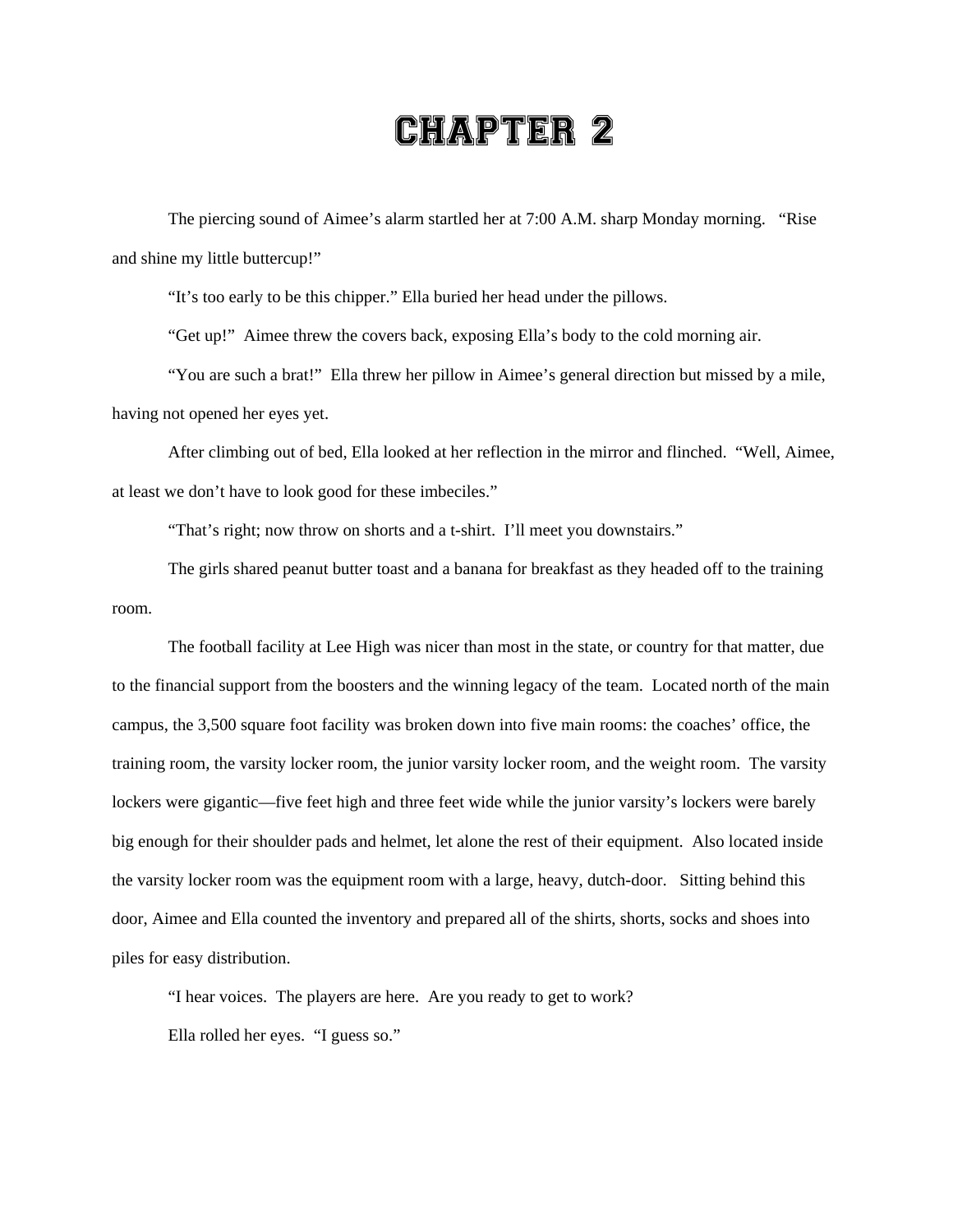When the players began to arrive, Aimee opened the top half of the door and stood prepared for the distribution of uniforms and pads.

 "Today, Monday, August 22, 2011, is the first day of our last week of two-a-day practices." Aimee couldn't believe it. Their senior year had officially started.

"Yeah, and today's morning session should be the easiest of the next week since all we have to do is hand out the football equipment. I'm already tired." Ella yawned. "My summer has been rough on me."

"Whatever, Ella. Take a vitamin or something. Don't forget, the boys are supposed to have a light conditioning workout after lunch. We'll get to see how many of them stayed in decent shape over the summer. If they did, today should be a breeze for us. If not, we'll be in the training room for hours tonight. Either way, you'll need more energy."

"What do you want to bet some of those morons still warrant treatments today because they played and drank too much this summer?"

"You know there will be those," Aimee agreed. The line was already forming and Aimee had her nose stuck in one of the inventory lists.

 "And the Greek God arrives." Ella snarled at the site of her ex, Bobby Blakemore. Bobby was the star quarterback of the team, and expected to receive multiple scholarship offers from the state colleges. "Look at him, he's strutting!"

Bobby took one look at Ella and kissed his toned biceps.

"Stroke it!" echoed through the locker room. Bobby turned back to the entrance and watched his partners in crime come through the door: Tony Parkinson, Matt Harper, and Brian Carter. "The Big Men on Campus are here!" All of the jocks bumped chests and slapped high-fives with one another.

Ella clasped her hands together like when in prayer, and dropped to her knees in front of Aimee. "Can we *please* switch teams this year?!?"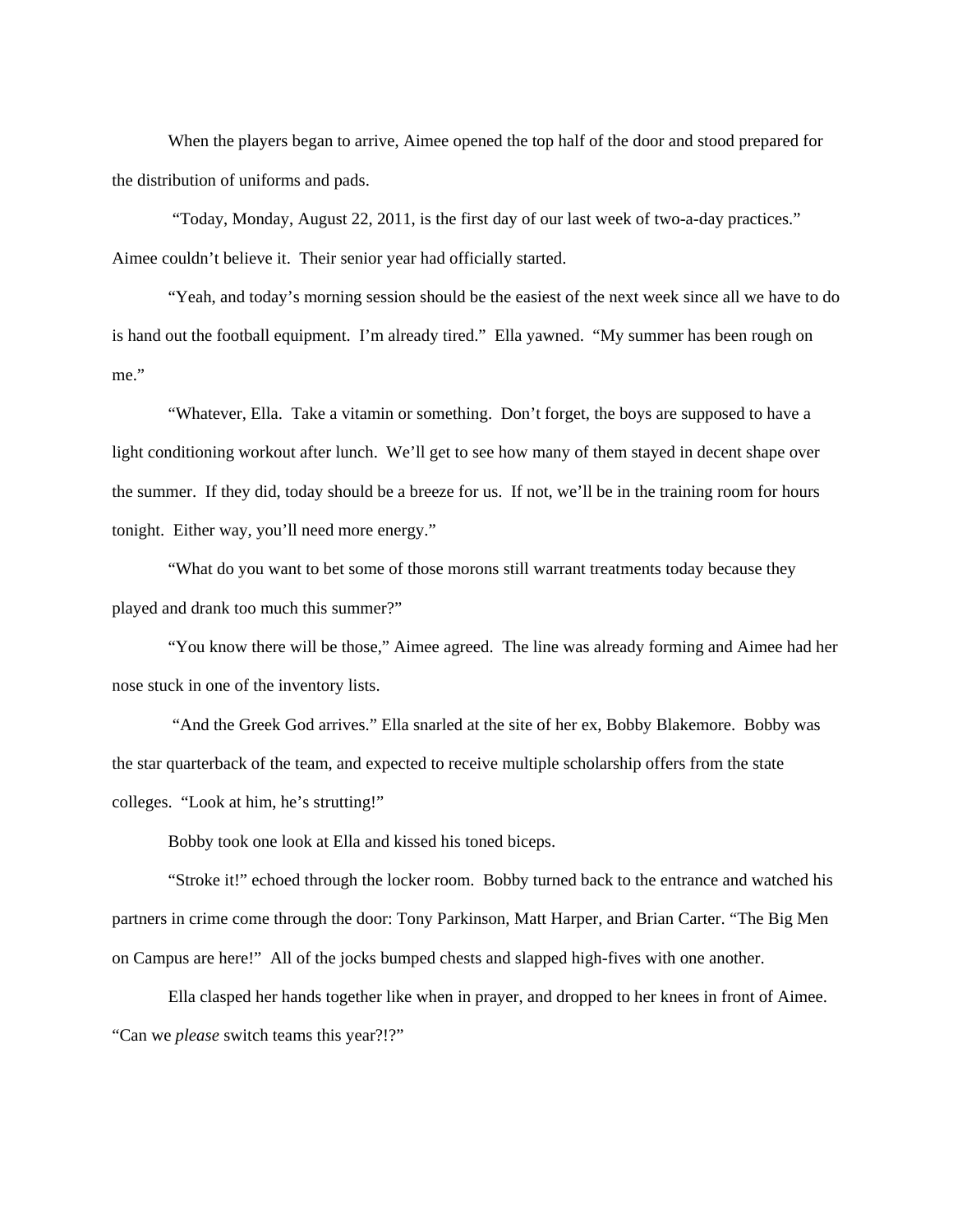"Begging isn't becoming of a young lady." Aimee couldn't help but laugh at herself. She was turning into her mother.

Frustrated, Ella stormed off.

"I bet that little cry baby is asking Doc to change our assignments," Aimee mumbled under her breath. The girls may have been best friends, but Aimee was secretly annoyed with the fact Ella always got everything she wanted.

It was customary at Lee High to assign trainers to either the offensive or defensive teams each year to help create a rapport between players and trainers, and this year was no different. For the third year in a row, Ella was paired with the offense and the quarterbacks' coach, Gregg McWilliams, and Aimee was stationed with the defense and head coach, Eddie Miller. As the other trainers handed out shorts, t-shirts, cleats, socks, pads, pants, and jerseys, Ella walked back in to the equipment room and sighed.

"There you are." Aimee looked at Ella's pouty face and decided to address the sigh. "Now, what's wrong?"

"Bobby stopped me in the locker room and made a comment about my "Goth" boyfriend."

"Ella, are you seriously surprised? You haven't seen him since the break up and his ego is hurt. That was obvious from the phone call the other night."

"What?"

"The call at my house. The night of the slumber party." Aimee lifted her eye brows as if to say "get with the program, dummy."

"Oh. Right." Ella turned her back to the door and picked up an inventory list.

"Anyway, why can't you just ignore him? It's been three months already. All you need to do is focus on how Eric makes you feel, not about what Bobby thinks of him...or you, for that matter." Although Aimee occasionally called Eric "Goth" boy as well, she enjoyed seeing Ella with him. Ella had been all over the place this summer, dating everyone from college freshmen to young professionals in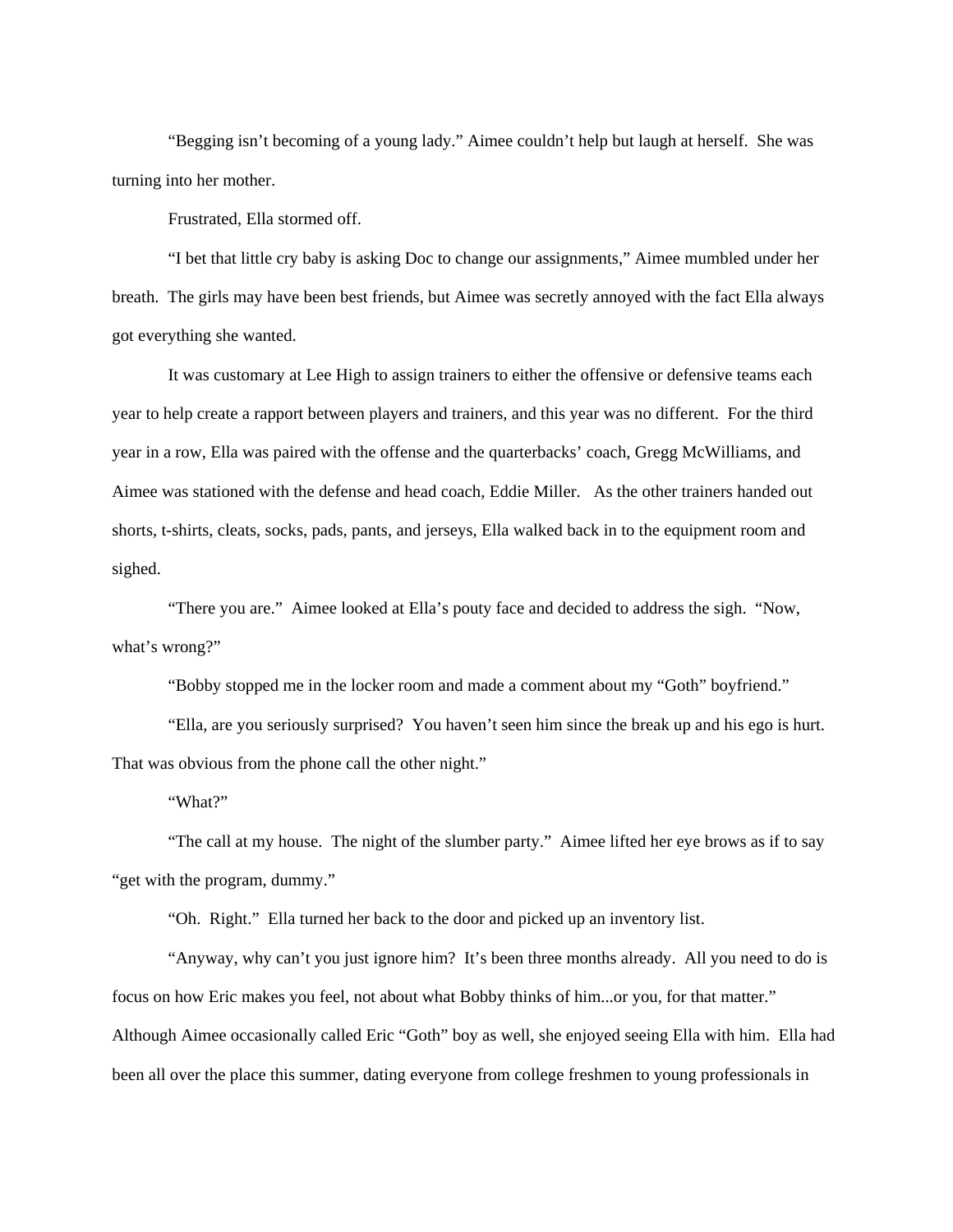their mid-twenties. She had dated so many different men, Aimee couldn't keep track. Aimee had no idea how the different dates had gone, or how the guys had treated Ella, because Ella had remained secretive all summer long. Aimee did know Eric treated Ella like a queen, and she had been happy these past few weeks.

As the other trainers called out uniform numbers, Aimee checked them off the list while still listening to Ella's whining. "You know, Ella, Bobby hasn't dated anyone seriously since you two broke up because somewhere inside that demented mind of his, he thinks you will come crawling back to him. He has always been delusional."

"Yeah, you're right. I'll try to not let it bother me."

 "Isn't that one of the main reasons why you broke up with Bobby anyway?" Aimee continued, "Bobby showboats; that's what he does. He flaunted other girls in front of you all the time, even when you were officially together."

"Yes, and those other girls would have killed me just so they could have a chance to date him."

"So let them. Let those other girls deal with his childish reactions. Let all the flattery he receives drive them crazy. Stop worrying about him!"

 "You're right. I'm rid of him. Let some new girlfriend deal with his arrogance the next time a fresh piece of meat shows interest in him. I'm so glad I don't have to hear one more time how privileged I should feel dating him! Eric never talks to me that way. Here, watch this!" Ella exited the equipment room, walked past Bobby with her shoulders back and head held high. With one smooth glance in his direction, she laughed.

Aimee cracked up. *That's my girl! Your laugh is going to drive him crazy; his ego won't know how to handle it.*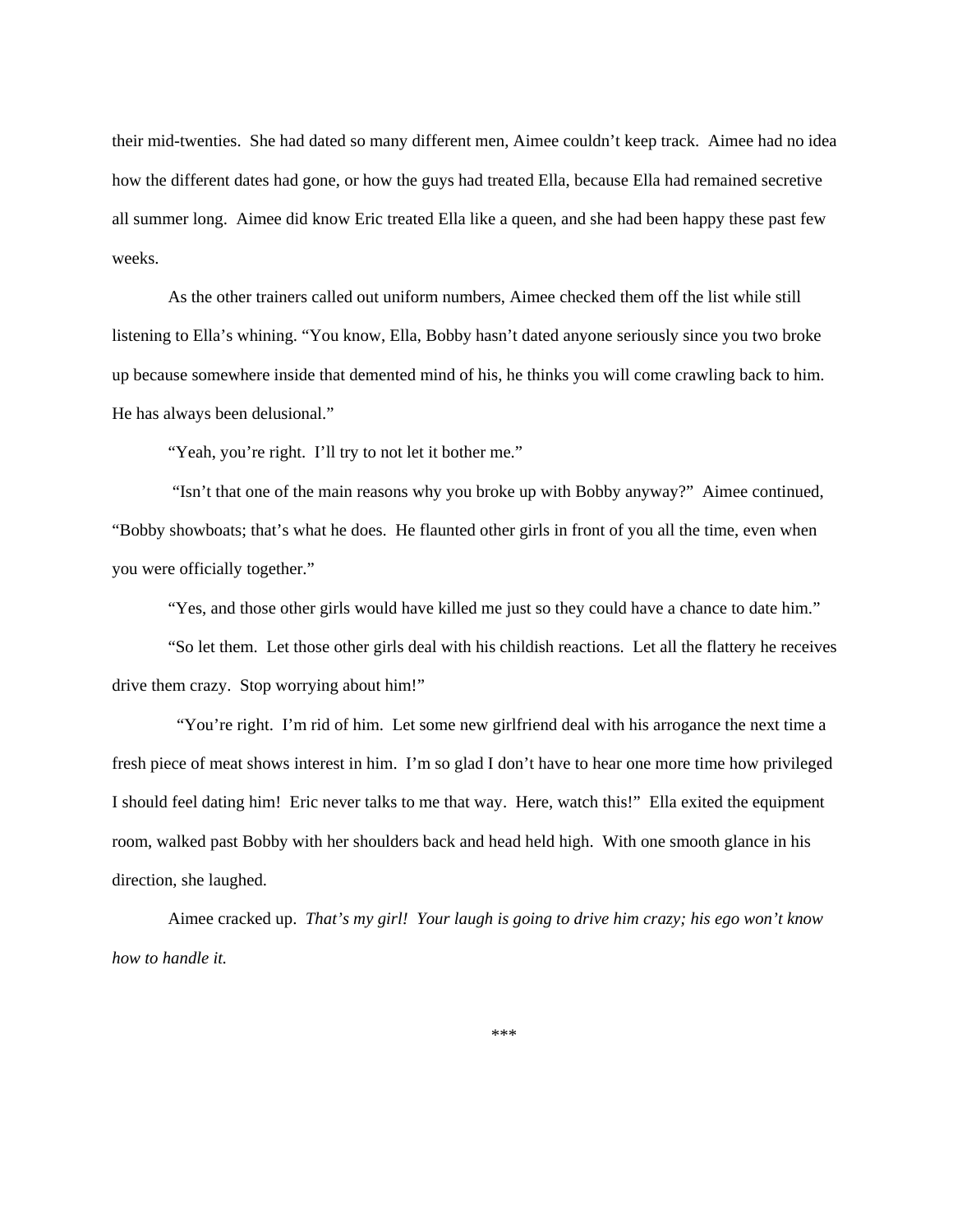The morning hours flew by and before the girls knew it, the afternoon conditioning session began. Offense was on the practice field in the center of the track east of the football facility, and the defense was behind the training room on the second practice field. *The gang's all here*, Aimee realized as she looked around the large campus.

The cheerleaders and band had all arrived for their first sanctioned practices of the year. The sound of the instruments and the band director's yelling through his megaphone was music to Ella and Aimee's ears. The two friends shot each other a quick smile across the field.

Pressley led the cheerleaders through warm-ups while the sponsor, Sharon McWilliams, sat in the grass with her clipboard. Sharon could have passed as one of the cheerleaders herself, dressed in tiny cotton shorts, a tank top, and white Reebok high-tops. She was married to Coach McWilliams, the quarterbacks' coach, and all of the kids loved them. The couple was in their mid-twenties, barely out of college themselves. The seniors referred to them as "Ken and Barbie," and they were just that—a moniker the McWilliams duo loved.

*Football is officially here*, Aimee thought as she continued watching the band and cheerleaders from afar.

\*\*\*

After practice, Aimee and Ella walked over to the Youth Center for the first Booster Club meeting. Everyone would be there—coaches, players, trainers, cheerleaders, teachers, parents, and others in town without children involved, but who still came out to support the team. Aimee's mom, Elaine Freeman, and senior English teacher, Henry Cole, worked the south entrance, while the Senior Class Sponsor, Jane Kahle, and Student Council Sponsor, June Harmon, worked the west entrance. They had all taught together for years and shared close friendships. Aimee and her friends were on a first name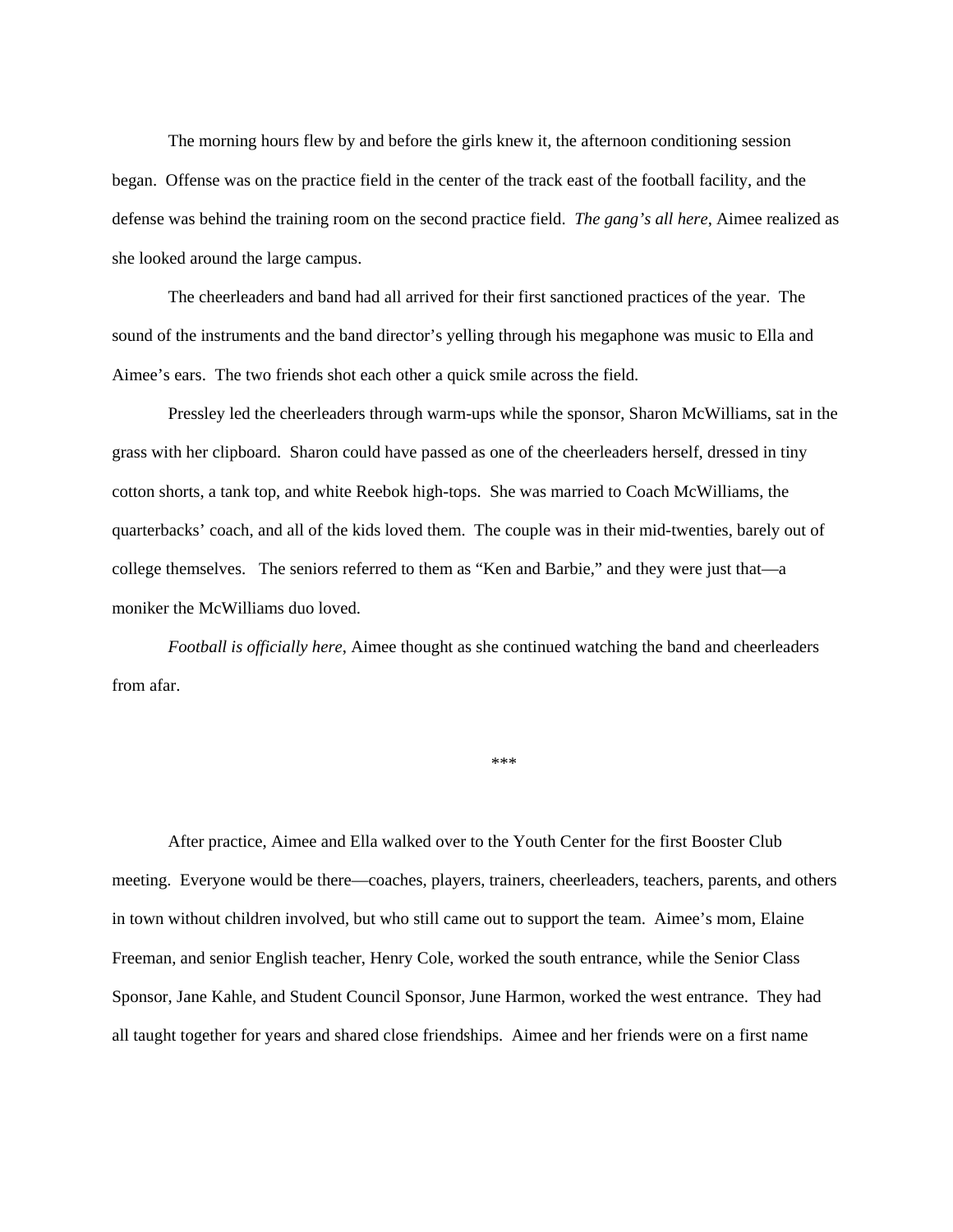basis with Henry, Jane, and June, yet the students always exercised the appropriate decorum within the school walls and at school functions by calling the teachers by their proper names.

The coaches sat together at the front of the room, and the players stood lining the outside walls wearing their letter jackets with pride.

"I may be proud to be a part of this team, but the players look like idiots wearing those jackets inside. It must be one-hundred degrees outside!" Aimee continued displaying the football shaped cookies on the table as she walked like a macho football player, making fun of her classmates.

"It serves them right. It's got to be a million degrees inside those coats! I hope Bobby melts." Pressley and Carly gave Ella a thumbs-up after her snide comment. The girls then got back to work setting up the refreshments at the back of the Youth Center.

Coach Eddie took the microphone and began speaking as the crowd filled the room. Coach Eddie gave great speeches. Despite his horrible West Texas twang, which made him extremely hard to understand, he always inspired those he addressed and he made everyone hoot and holler by the end of his speeches. He began by introducing the coaching staff, Doc, the head athletic trainer assigned to the high school and its feeder system, and his senior players. The parents sat in the crowd, beaming from ear to ear, and hanging on every word from the coach as if they were in church listening to The Gospel.

Aimee rolled her eyes when she spotted Bobby ignoring his coach, like he did others all the time. She elbowed Ella and motioned toward the quarterback. Bobby couldn't keep his eyes off the new cheerleader helping Sarah.

Aimee wasn't surprised when the boys made their way back and offered to help with the refreshments after the coach's speech. "Go away, Bobby. You'll just get in the way!" Aimee motioned her hand like she was shooing away a fly.

"Oh, I'm not here to help. I'm here to meet my next girlfriend." Bobby strolled over to Jeanie and turned on the charm. After a few minutes of talking to the new girl, Aimee noticed his demeanor change. She jerked her head around to see what Bobby was staring at, and laughed when she recognized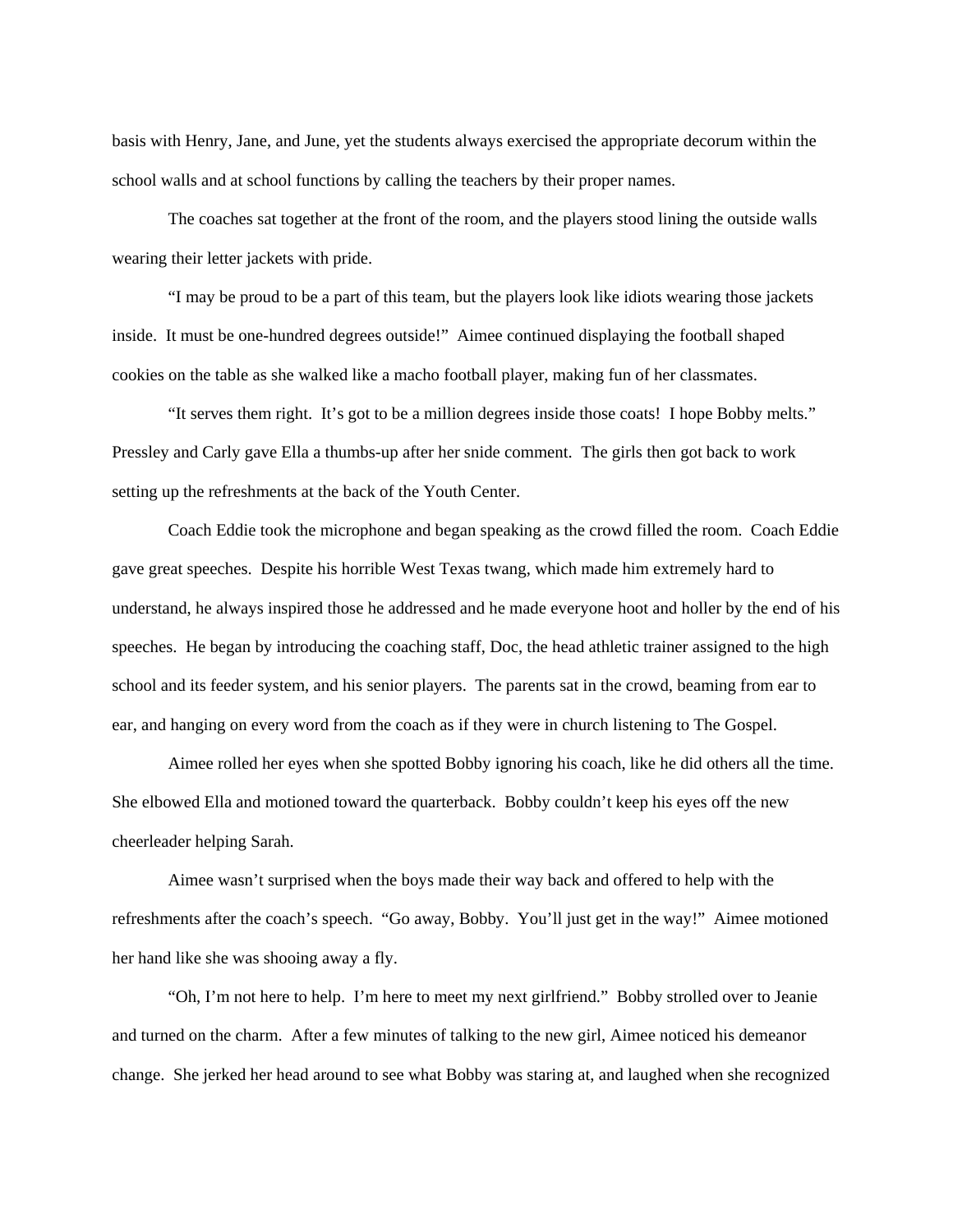the skaters outside on their boards. Tyson Dunlap, Kyle and Andy Tanner, and Eric Stacy skated back and forth past the open doorway oblivious to the important football meeting taking place inside.

"Ella, look." Aimee pointed out the open double doors. "Look who just rained on Bobby's parade."

Ella smiled. "Not only does Eric make me happy, he drives Bobby crazy. Bonus!"

After the Booster Club meeting, all of the girls picked up the trash around the Youth Center. Each of them had their own agenda later that night and was in a hurry to get their evenings started. Ella had bragged about meeting Eric for a "date night" before the first of the gruesome two-a-days' schedules began the next day. Once practices started, everyone involved lost their "free" time. Aimee, Pressley, and Carly had plans to go see "The Twilight Saga: Eclipse" at the Retro-Dollar Theatre for the second time since its re-release earlier in the summer, preparing for the premiere of "Breaking Dawn – Part 1" in a few months. The girls' plans, however, didn't stop them from questioning their new friend, Jeanie, about Bobby and the special attention she received from him earlier in the night.

"What did he want?" Aimee asked.

"Everything he says is a load of crap, Jeanie," Pressley chimed in.

"He was talking to me, it was no big deal." She gushed and appeared embarrassed. "He's nice." Ella deemed it necessary to assure Jeanie she was done with the quarterback. "If you want to go down that road with an egomaniac like Bobby after all the stories the other night in the hot tub, I won't stand in the way."

"Oh, I'm not interested in getting involved with anyone before the school year even starts," Jeanie told herself and the others.

"Okay, if you really feel that way. I know it's easy to fall into the trap of thinking how nice it would it be to start the school year with the star quarterback courting you."

Jeanie grinned at Carly's remark. "I won't ignore the things you've told me."

"We all know new students want to fit in quickly. Just watch your back," Sarah warned.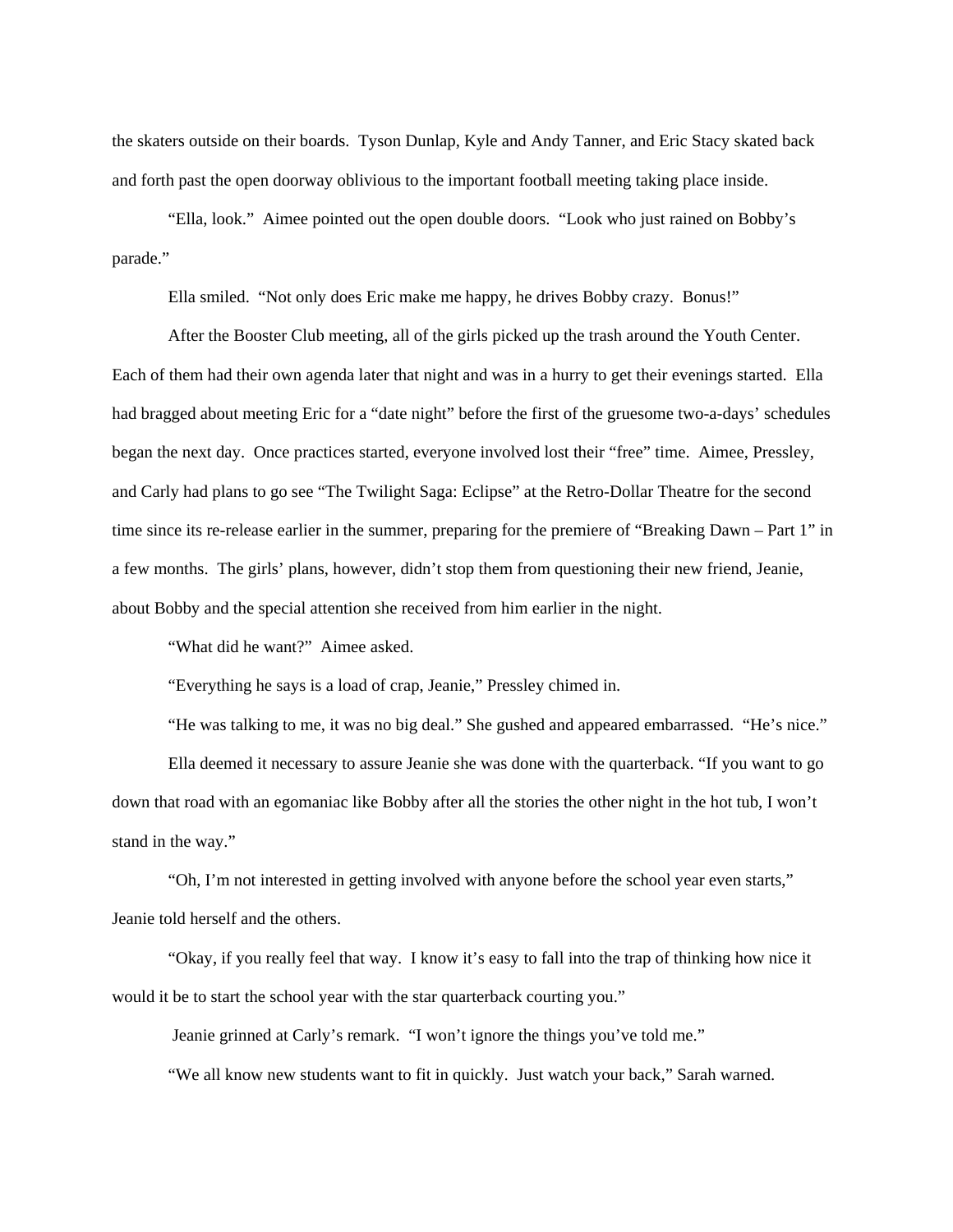"Hey, El, are you sure you don't want to join us at the movies?" Aimee had been around Ella all day, and felt weird not inviting her to their outing.

"No thanks, Eric and I are going to spend the evening together. See you guys later." Ella walked outside to find Eric and his friends still skating on the outdoor basketball court. Eric waved to the guys and joined Ella at her red, two-door Grand Am. They drove less than a mile away to their secret place. No one, not even Aimee, knew about their spot. Not only would the girls be surprised if they learned about Ella and Eric's rendezvous location, but they would be appalled by what the two participated in while at the house on Mockingbird Lane. To the outside world, Ella was the All-American Girl; she was beautiful, top of her class, philanthropic, and all other things good. But over the summer, and when with Eric, Ella enjoyed a darker side.

The two walked through the vacant, run-down house to the basement. Eric had been coming to this secret hiding place since before he and Ella started dating. The house, for whatever reason, would not sell and now there wasn't even a "For Sale" sign in the front yard as if the owners had given up hope. Over the years, vandals had thrown rocks through the windows and the realty company stopped caring for the yard. Even though neighbors lived on both sides of the house, as well as up and down the street, no one ever noticed Eric. It was almost as if he and the house were invisible.

The basement was as warm an area as a family room with a fire burning in the fireplace. Eric had cared for this room as much as he did for Ella. The concrete floor was covered in an array of mix and match rugs, creating a beauty of its own. The only lighting was from an illuminated red Hurricane Oil Lantern and miscellaneous candles. Vintage Led Zeppelin, Pink Floyd, Aerosmith, Jimmy Hendrix, Jefferson Airplane, and Grateful Dead posters tastefully hung on the walls, which were lined with a deep red fabric he and Ella purchased at a warehouse. Against the far wall was a mattress Ella had "borrowed"

\*\*\*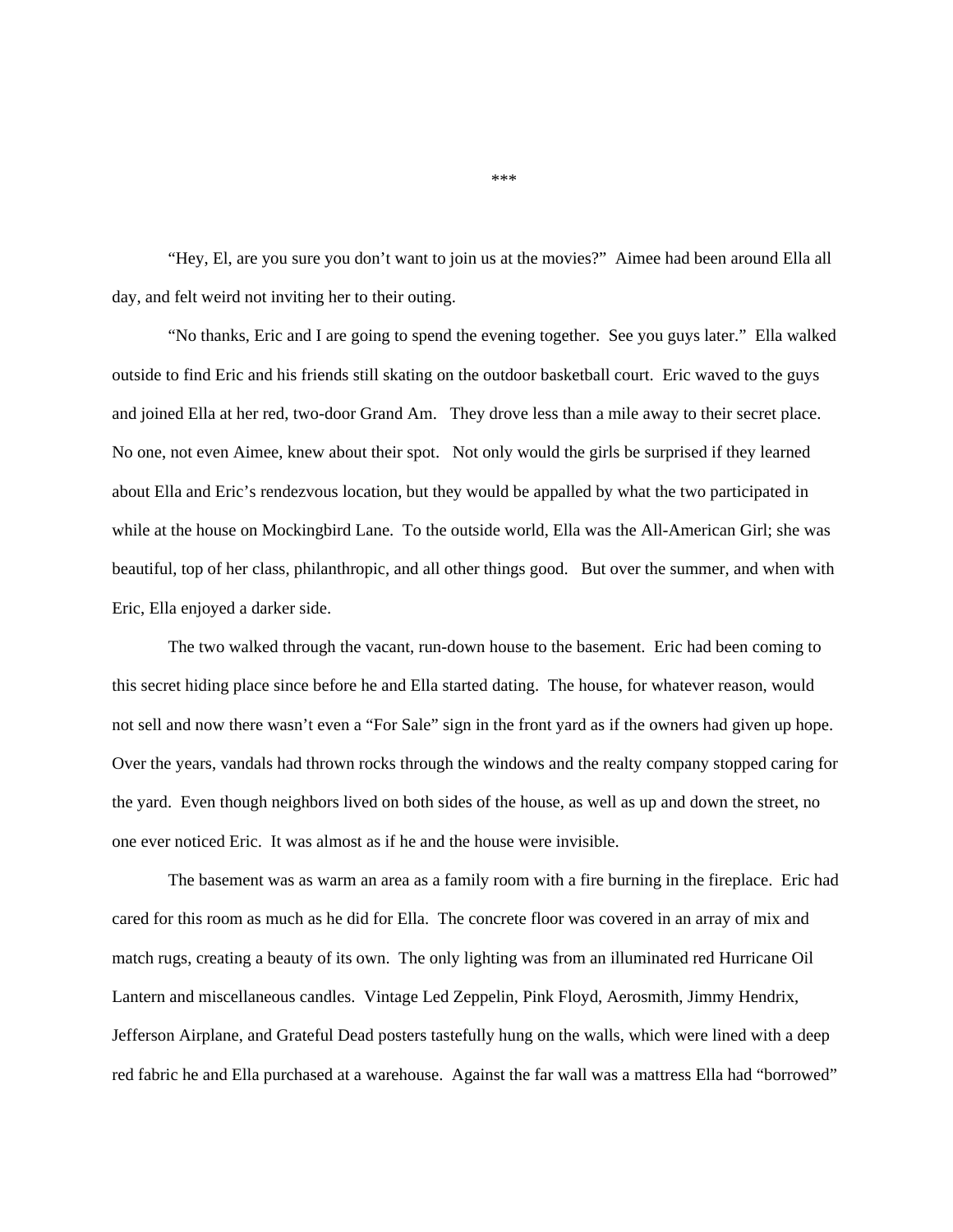from the Salvation Army store where she sometimes worked, completing her hours of community service. The bedding was covered with fleece and cotton blankets and throw pillows of all colors. Next to the lantern, strategically placed on an old wooden crate, sat two oversized beanbag chairs.

Ella dropped her body into one of the chairs and kicked off her shoes. Eric turned on the battery operated boom box he had cherished since childhood. "Creep" by Radiohead played through the speakers and Eric turned to join Ella. They sat together in silence as they enjoyed the music and smoked the small amount of marijuana Eric had scored from his friends.

Feeling a good buzz, Ella reached over and cradled Eric's face in her hands. The two kissed and started undressing one another. Ella stopped long enough to connect eyes with Eric. She smiled, bent down, and turned off the lamp. The evening progressed as they made love and lay together in their secret sex and drug den.

\*\*\*

Ella dropped Eric and his skateboard off at his parents' house minutes after 1:00 A.M. He lived a few streets over from the Harrison's, making her arrival home in time for her generous curfew. She walked through the front door to see her mom sitting in her light blue Lazy Boy working on the daily crossword.

Mrs. Harrison glanced up at Ella and then back to the old fashioned grandfather clock hanging on the wall. "Hi, dear; did you have a nice evening? "

Ella placed her keys down on the hallway table. "Yes, ma'am. I'm tired though. We have a full day of practice tomorrow, so I'm going to get a glass of warm milk and head on to bed." Ella proceeded into the kitchen and poured some skim milk into a small four quart sauce pan and placed it on the gas range. After a few minutes, she poured her nightcap into a glass and headed to her room. Along the way,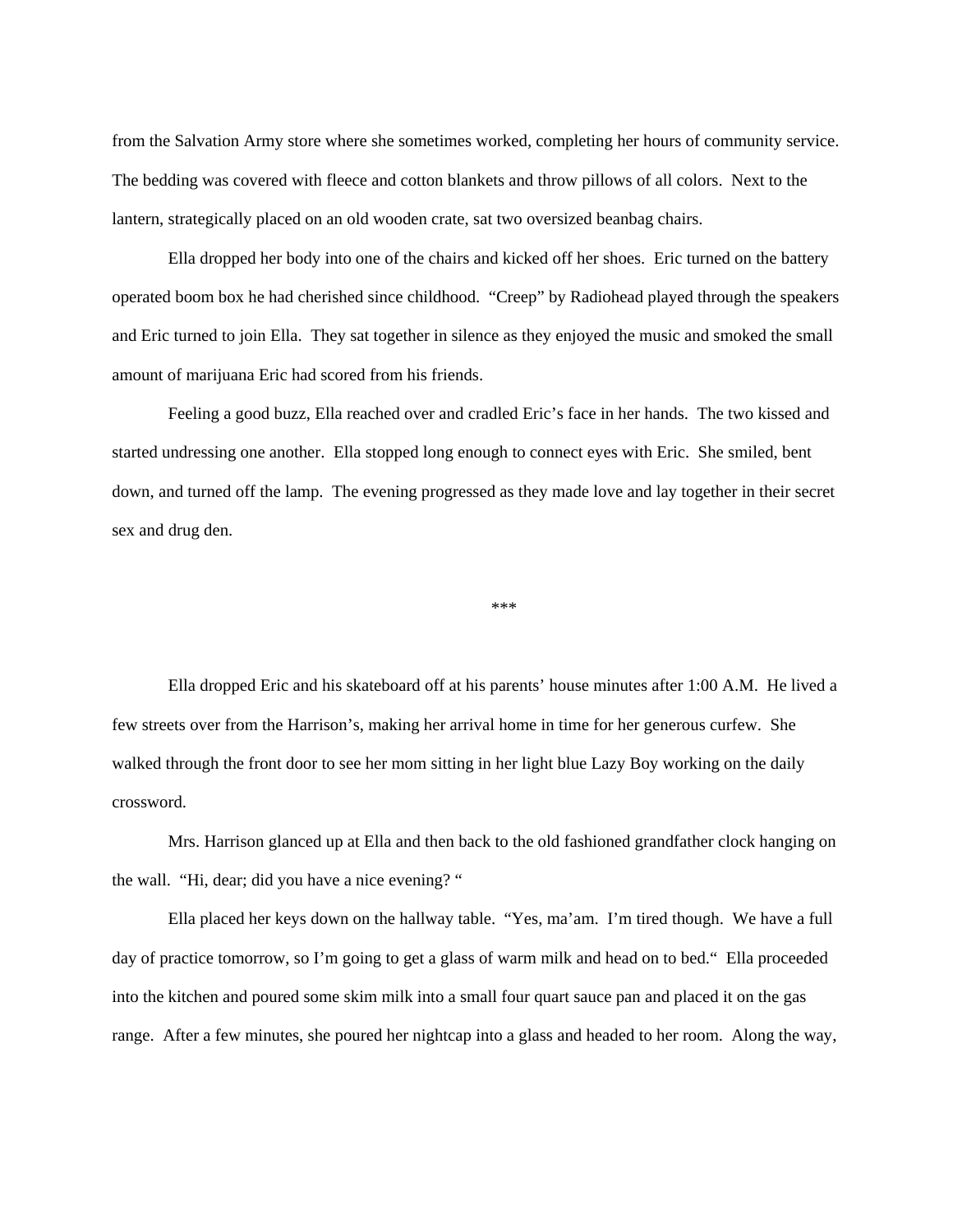she stopped and kissed her mom on the forehead. "Good night," she said as she continued down the hallway.

Once inside her room, Ella closed the door and undressed. She turned on her stereo and turned the volume dial down so she wouldn't disturb her sleeping father. Aerosmith's *Get a Grip* album played through the speakers and she started swaying to "Crazy." She maneuvered her way over to her bed, put her milk down on the nightstand, and opened the top drawer. She dug around while still weaving her hips back and forth. Finally, she pulled out a small, leather bound journal. She turned her body and crawled onto her bed as she continued mouthing the words to the song. Lying on her stomach, Ella pushed the blue ink down on her four color Bic retractable pen, and she started writing.

> Today was quiet—I had a nice, uneventful first day of football and spent the evening with my skater dude at our place. I still laugh at the fact my BFF and the other girls have no idea what I do when I'm not with them, or who I am. UH, and I saw Bully Boy for the first time in a long time! He really needs to work on his temper! And what is he trying to do? Make me jealous. That's funny. I didn't talk to Cap today. I saw him, but I didn't stop to chat. He has to stop giving me gifts; it was nice at first, but I'm having a hard time explaining them now. Plus, all the gifts in the world aren't going to change my mind. I need to get my act together, stop sleeping with him. I've told him repeatedly it's over; it's not fair to SD. Maybe I should end it with him, too, and be on my own for a while?

 Ella closed her journal and held it up to her chest. She lay there, still listening to Aerosmith, and rolled over on her side. "Tomorrow," she whispered as she reached over and turned on her alarm clock.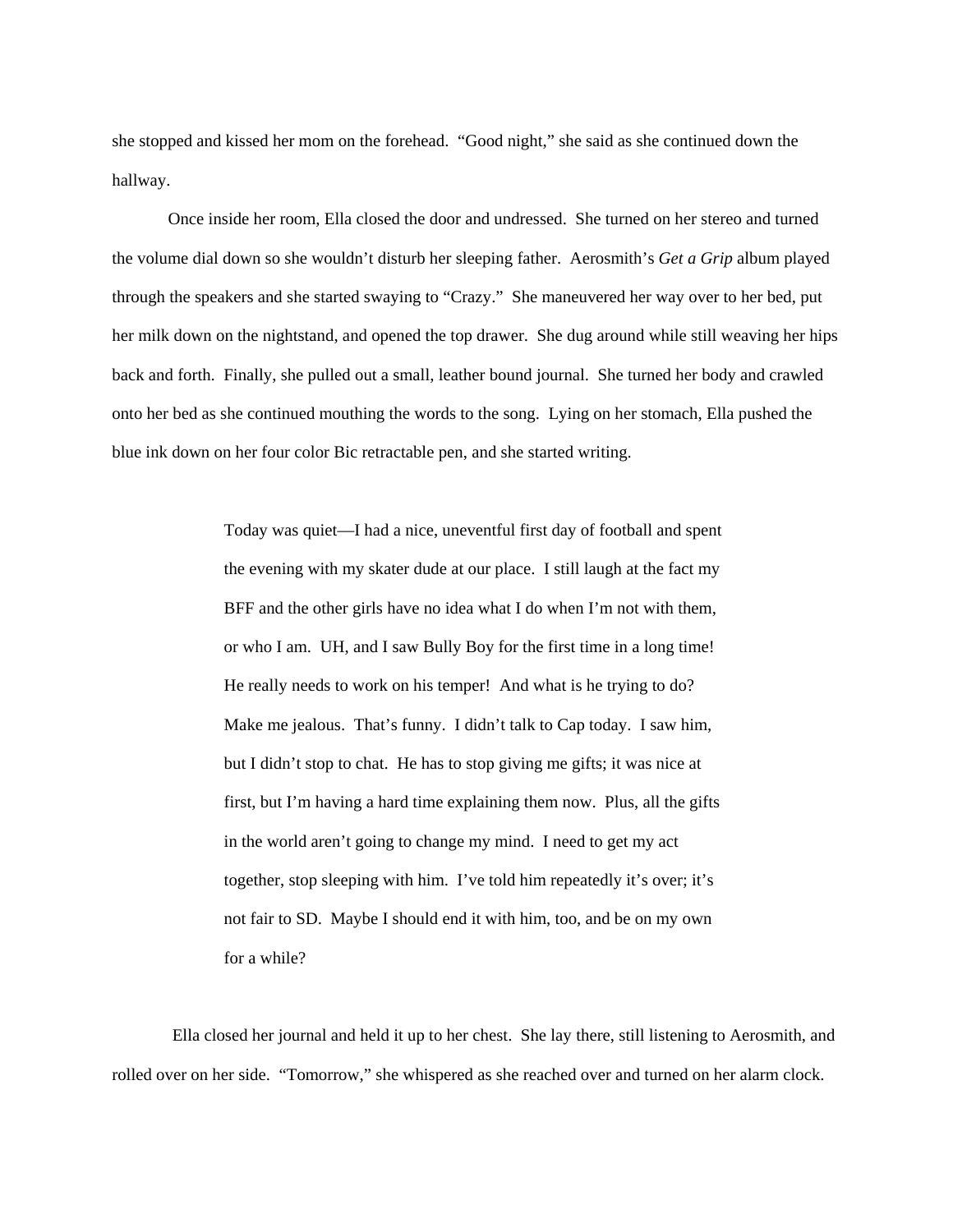## CHAPTER 3

Tuesday morning's practice was rough. The football players ran through every drill imaginable so the coaches could evaluate who kept with the program over the summer months and who took it easy. The ropes course was first for the defense while the offense started on the logs. Each exercise forced the players to run with coordination and agility. Many bent over at the waist and regurgitated their breakfast. The smell was horrendous, but Aimee was used to it.

"You guys are idiots. Will you ever learn?" The coarse white towel rubbed Aimee's neck as she pulled it off to hand to a sick player.

Next, the defensive group moved over to the tackling dummies. Aimee loved this drill! Coach Eddie stood on the back of the apparatus and watched the D-line crouch low and move with speed as they pushed up and dropped back to the ground to roll on to the next dummy. The upward extension of the arms against the dummy and the motion of dropping to a roll between the body-sized pads excited the coach. If he wasn't pushed backwards ten yards, they'd have to run through the drill again. He wanted to see power from these boys – "AGAIN!"

Aimee looked across the field to check in on offense. She could see Ella standing behind the quarterback's drills. Aimee knew her friend well, and could tell Ella was working hard to avoid eye contact with Bobby. She agreed that one tiny glance in his direction would mislead him and he'd be back to his old tricks.

Aimee used one of the other trainers to cover for her and she jogged over to check in on Ella and the offense.

"Why wouldn't you switch teams with me? Life would have been so much easier on the other side of this field. Not only do I not want to see Bobby, Coach McWilliams is looking at me funny."

Aimee shrugged her shoulders. "It's just one week, Ella. Hang in there."

"Hang in there? Watch…" Ella faced Coach McWilliams.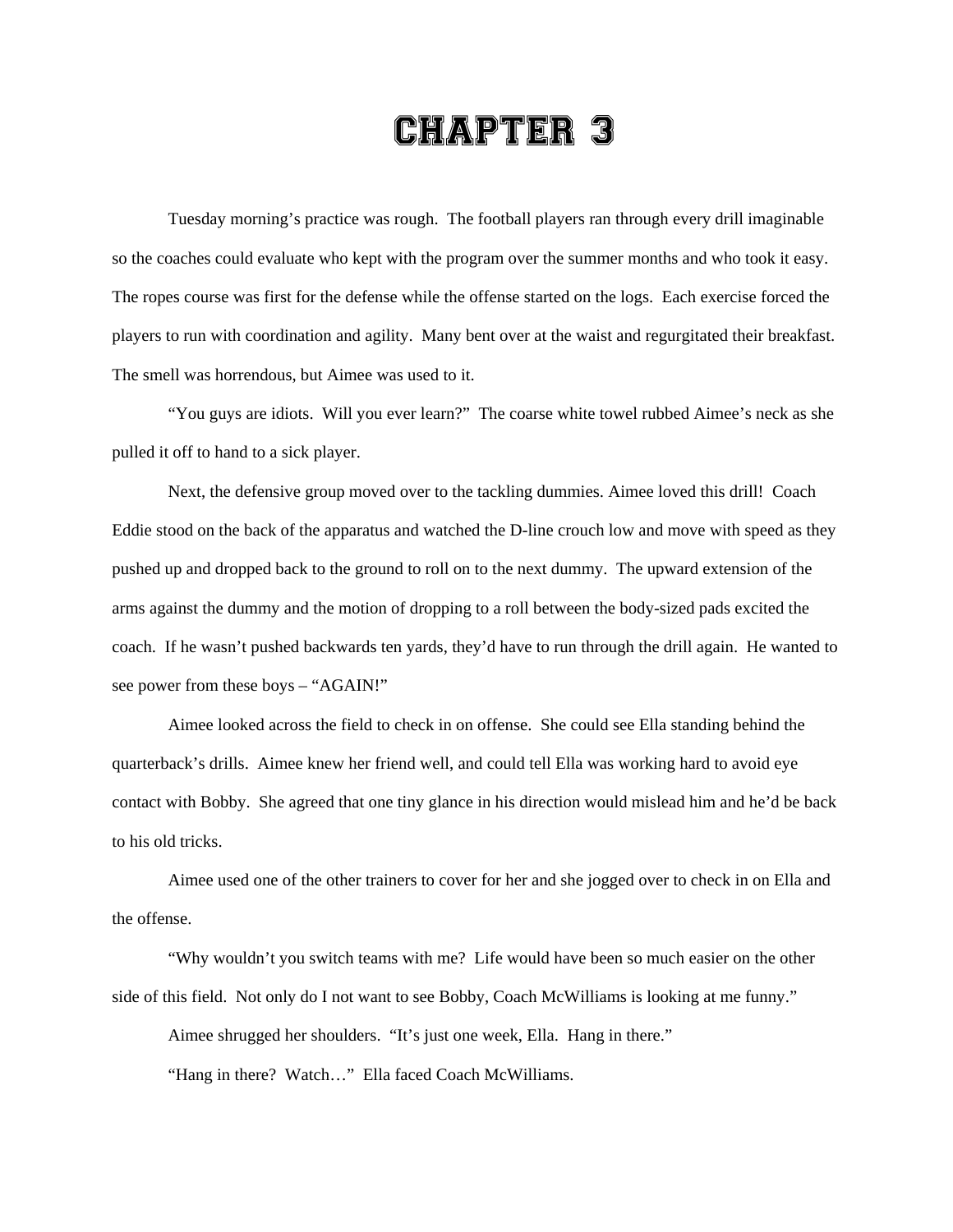"Do you need something, Coach?"

He turned away, not answering her.

"See what I mean?" Ella dropped the water bottle down on the ground, splashing Aimee.

"Thanks a lot!" She started to dry off when the bull horn sounded from the watch tower. She picked up Ella's bottle and headed into the trainer's quarters, joining her best friend, already inside.

"What are you doing for lunch?" Aimee asked as she wiped down with a towel and applied fresh deodorant. She had to hurry because the boys would be in shortly. The trainer's lockers lined the walls of the field house's foyer and the girls lost all privacy the moment the stampede arrived.

"I've got to go run some errands," Ella answered.

"Okay, then. Well, I'm meeting Pressley and Carly at Burger King if you change your mind. See you back here in a few." Aimee's voice faded as she walked farther and farther from the training room door.

"Bye," Ella said as she pushed her way through the crowds of news crews interviewing Bobby and the coaches outside.

\*\*\*

Nancy Rice and Marion Dunn sat enjoying each other's company at the dispatch center as they did every day. The dispatch center was a small, 750 square foot room inside the Midland Police Department and consisted of computer terminals set up in 6X6 cubicles. Fortunately for Nancy and Marion, the Midland community experienced only a few emergencies on a daily basis, allowing them time to do what many women enjoy the most—gossip. Sometimes they talked about movies, shared recipes, or read books. The ladies loved comparing the officers and firemen to the stereotypical men in uniform most women dream about one day meeting and falling in love with. While most of their days were filled with silliness, they both loved their jobs as 9-1-1 dispatchers and maintained professionalism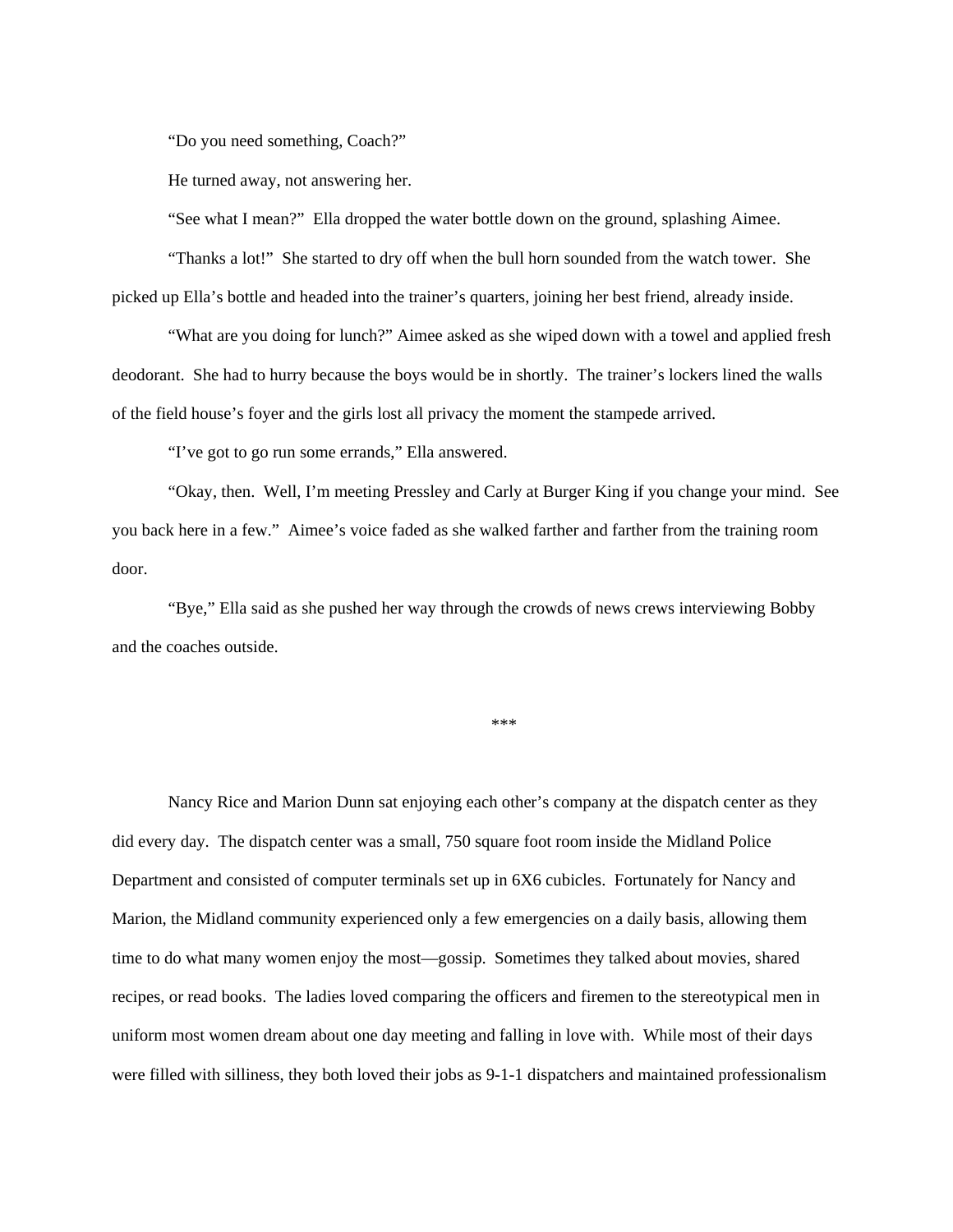once the line rang. The job required extensive training, and both took pride knowing they helped others in their communities when crisis struck.

As she flipped through the pages of PEOPLE magazine, Nancy's phone line beeped and she pressed her headset button as she rotated her chair around to face the computer monitors.

"9-1-1, what's your emergency?"

A blood curdling scream rang out in the background.

"9-1-1, Hello?" Nancy continued, "9-1-1, please state your emergency." She watched her monitor as the computer-assisted dispatch program processed the physical address of the call on a street map.

Nancy squinted her eyes and her brow wrinkled while she tried to capture any sound on the other end of the call. Suddenly, she jumped in her seat. A car door slammed on the other end of the line. A second later, she recognized what appeared to be another car door and squealing tires.

"Hello? 9-1-1, can you hear me?" There was no one there. Dead silence.

Nancy immediately dispatched two detectives she knew to be in the area of the 9-1-1 call.

\*\*\*

Detective Kevin Sullivan and his partner, Detective Jeff Alan, were driving around the northwest side of Midland near the Wal-Mart Supercenter drinking their lunch of champions—coffee. When the 9- 1-1 call came through the dispatch, they increased their speed and made their way across Midland Drive into the Legends subdivision, where the call originated. Navigating their way through the neighborhood, Detectives Sullivan and Alan arrived at 2200 Pine Lane approximately five minutes after dispatch received the 9-1-1 call.

Pulling up to the curb in this quiet new subdivision, they observed the front door of the home standing wide open. They briefly glanced around; the street was empty except for the Pontiac parked in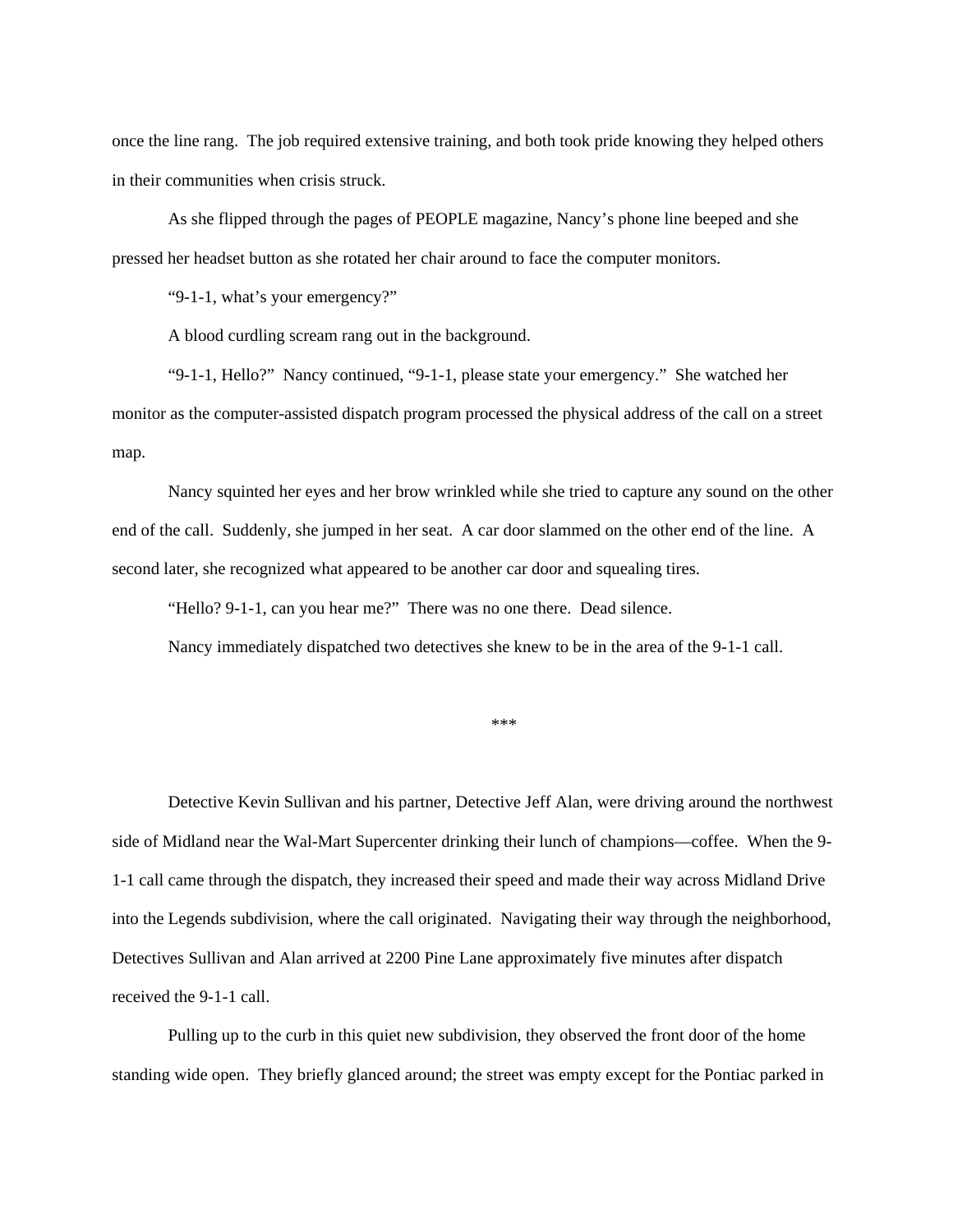front of their car. As they exited the blue Crown Victoria, Detective Sullivan noticed the receiver of a phone hanging lifelessly from a hallway table just inside the front door. He signaled to Alan, and the two men placed their hands on their Glock 22's as they cautiously approached the front door of the residence.

 "Police. Did someone call 9-1-1? Hello?" No answer. Detectives Sullivan and Alan opened the glass weather door and entered the house. They continued to walk through the foyer, past the dangling phone, where they split up to search the house room by room. They found no one.

"In here!" Detective Sullivan hollered to his partner. "Someone *was* here. It appears they were making lunch."

Detective Alan walked into the kitchen and Sullivan pointed to the oven timer, still ticking down with ten minutes remaining.

Detective Alan reached over and turned the dial off. "Follow me; you've got to see this." He exited the kitchen and led Sullivan down the hallway. The three bedroom house was dark until they reached what appeared to be a teenage girl's room where music played quietly.

"Someone was recently sitting here," Detective Sullivan commented as he studied the indentation on the canopy bed covered in pink sheets and a white comforter. "But no one is in the house now. Check this out…" The detective touched a glass of ice water with the barrel of his gun. The cup was sweating on the nightstand located next to the bed.

"Someone was here *very* recently." Detective Alan shot a concerned glance over to Sullivan. "Call it in."

Detective Sullivan reached for his radio. "Dispatch, we're at 2200 Pine. Send back up. There are signs of struggle, but no one is here. Possible kidnapping."

\*\*\*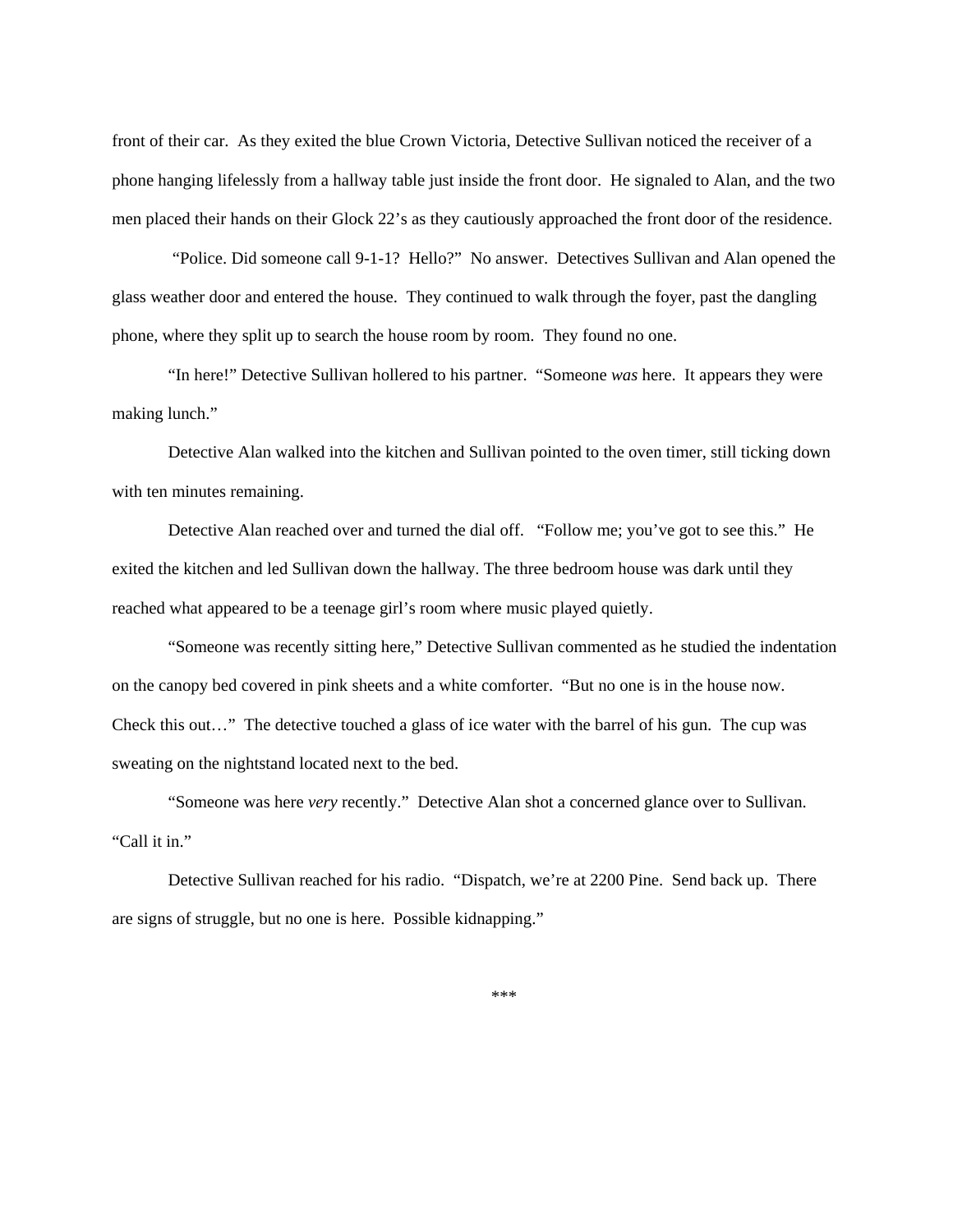Paul Harrison arrived home a few moments later to find police cars surrounding his block. Horror rushed through his body and his blood ran cold once he realized *his* house was the center of all of the commotion. "What's happening?" he yelled as he ran across his landscaped lawn.

"Sir, please step back." An officer in uniform squared his shoulders between the house and Mr. Harrison. Paul wasn't going to get around him without a struggle, so he stopped to compose himself.

"My name is Paul Harrison. This is my house. Can someone please tell me what's going on?" At that very moment, Detective Sullivan emerged from the front door and walked briskly toward the officer and Mr. Harrison.

"Mr. Harrison. My name is Detective Kevin Sullivan. We received a 9-1-1 call from this house thirty minutes ago."

"What?! 9-1-1? What's going on?"

"Mr. Harrison. Please try not to panic. We weren't able to obtain any information from the caller, but believe the caller might have been your daughter. "

"What?! ELLA!"

"Sir, we're processing the scene right now. We need your help to determine if this was indeed foul play or if she just left in a hurry."

"Her car…her car is right here." Mr. Harrison pointed with a shaking index finger to the Grand Am parked on the curb.

"This is your daughter's car?"

"Yes. Oh, my God! I need to call my wife." Mr. Harrison opened his briefcase and removed his cell phone.

"Officer, please stay with Mr. Harrison and wait with him until his wife arrives. I'd like to be notified as soon as that happens. I'll be inside. Under no circumstances are they to enter the house until we're done."

With shaky fingers, Paul Harrison dialed his wife. "Patty, you need to come home right now."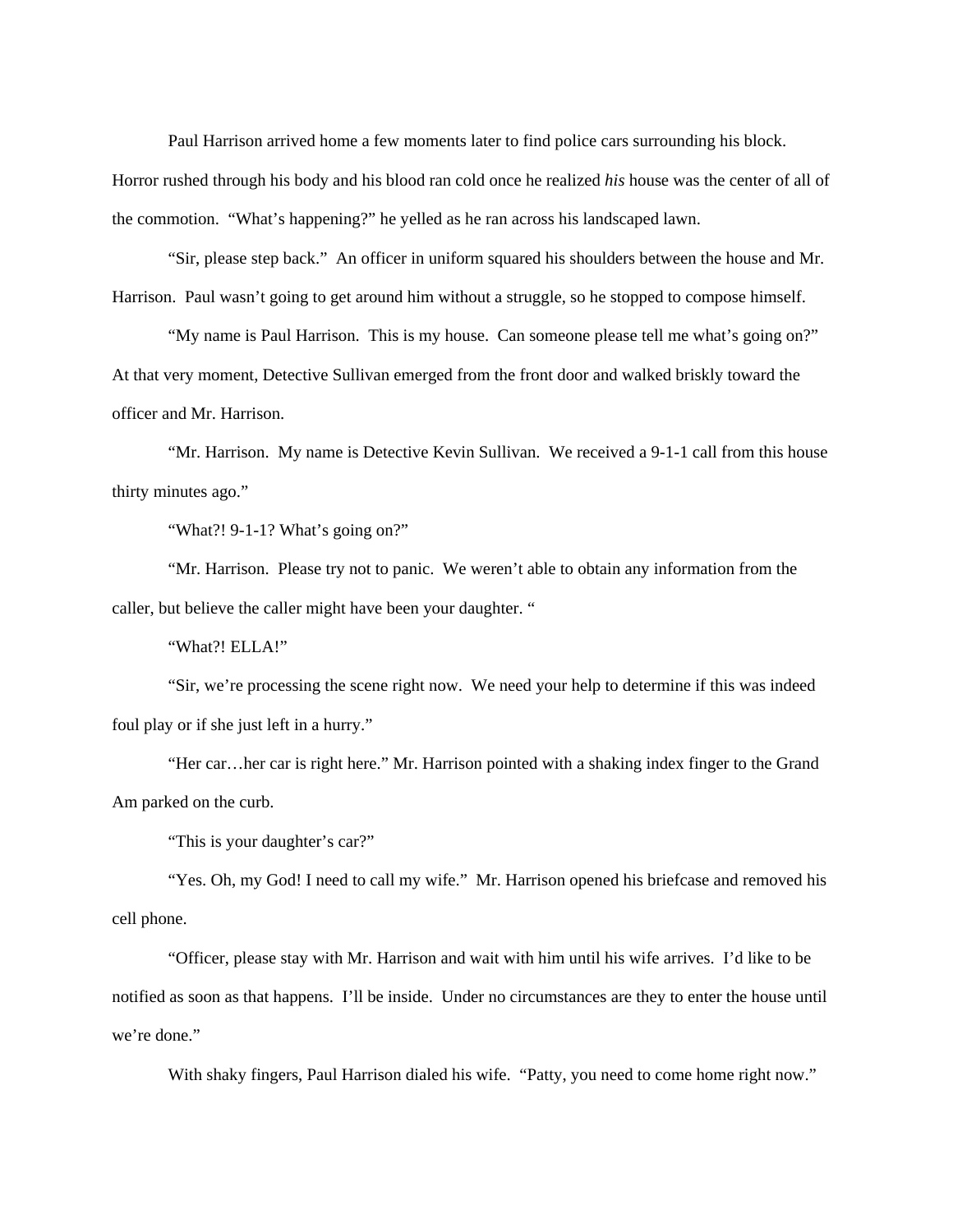Detectives Sullivan and Alan rummaged through Ella's room searching for any clues that might help them.

"Ella's schedule only permitted two hours between morning practice, ending at noon, and afternoon practice, starting at 2:00 P.M. Everyone around town knows the two-a-days' schedule, due to the popularity of Rebel football and the constant coverage in the town's newspaper and on the networks, so that's not going to get us anywhere." Detective Sullivan continued to process his deductions out loud. "We need to immediately question her friends to see if maybe this is all a misunderstanding. Maybe she's safe and sound someplace her parents don't know about? Hell, maybe one of her classmates picked her up and drove her back to practice."

"Agreed, but that doesn't explain the open front door, phone off the hook, or the oven left on. Let's finish up here and then head to the field house." Detective Alan instructed a uniformed officer standing nearby to continue canvassing the neighborhood.

Before leaving, Sullivan discovered a piece of trash in the small woven wastebasket sitting at the base of the dresser. He bent at the waist and reached his latex-gloved hand into the receptacle. "I wonder how fresh this is?"

Alan turned from browsing through the nightstand drawers to see Sullivan holding a torn condom wrapper. "Maybe we can get a solid print off that, meanwhile I found some reading material for later." He waved Ella's journal in the air. Detectives Sullivan and Alan sealed the items in evidence bags and grabbed Ella's junior yearbook on their way out the door.

 Outside, Sullivan addressed the panicked parents. "Mr. and Mrs. Harrison, we know how terribly difficult this must be, but we need you to go with Officer Tuck to the station. We'll get you back home as soon as possible." The Harrisons nodded to Detective Sullivan, confirming they understood.

\*\*\*